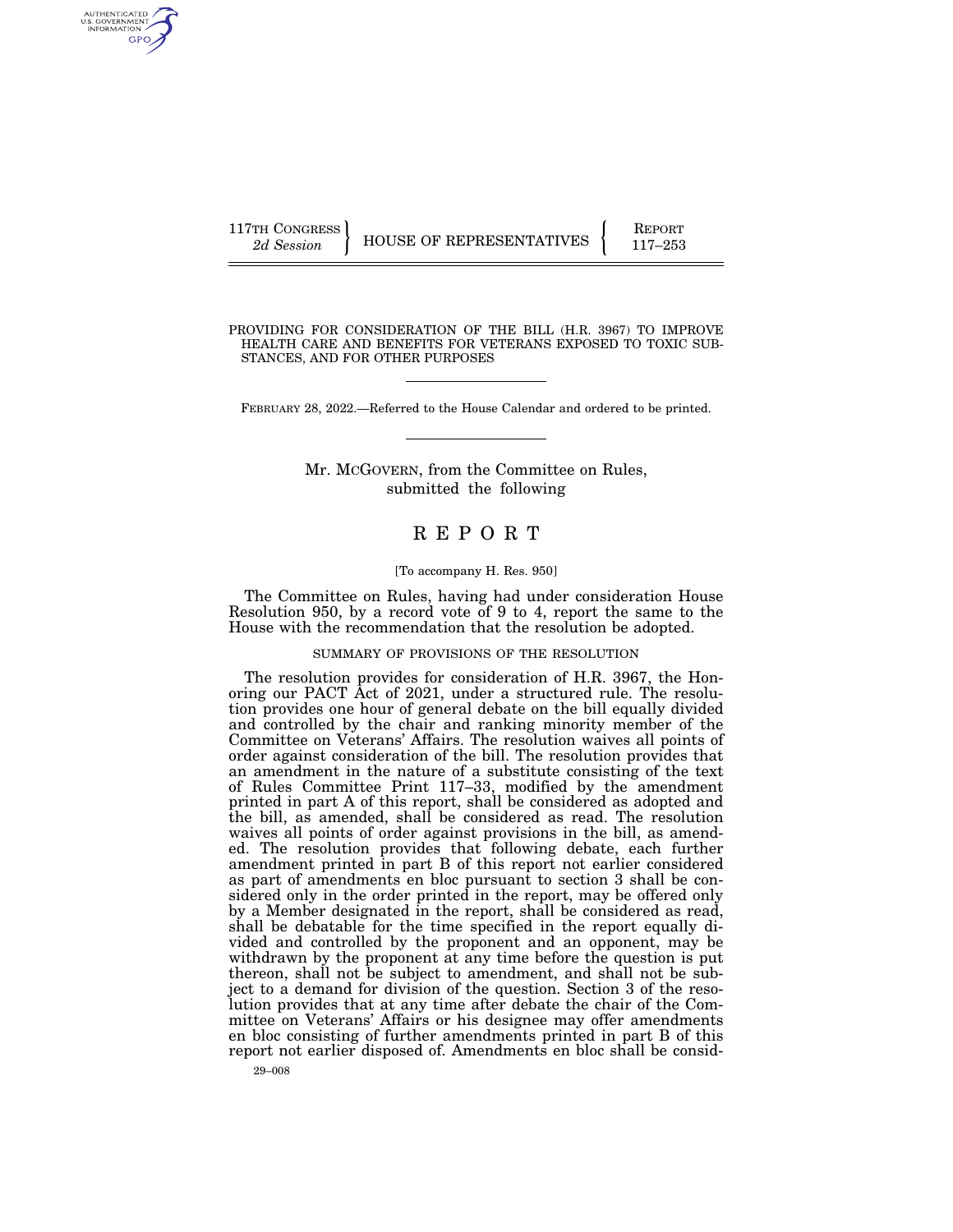ered as read, shall be debatable for 20 minutes equally divided and controlled by the chair and ranking minority member of the Committee on Veterans' Affairs or their designees, shall not be subject to amendment, and shall not be subject to a demand for division of the question. The resolution waives all points of order against the amendments printed in part B of this report and amendments en bloc described in section 3 of the resolution. The resolution provides one motion to recommit.

#### EXPLANATION OF WAIVERS

The waiver of all points of order against consideration of H.R. 3967 includes a waiver of section 306 of the Congressional Budget Act, which prohibits consideration of legislation within the jurisdiction of the Committee on the Budget unless referred to or reported by the Budget Committee.

Although the resolution waives all points of order against provisions in H.R. 3967, as amended, the Committee is not aware of any points of order. The waiver is prophylactic in nature.

Although the resolution waives all points of order against the amendments to H.R. 3967 printed in part B of this report and amendments en bloc described in section 3 of the resolution, the Committee is not aware of any points of order. The waiver is prophylactic in nature.

# COMMITTEE VOTES

The results of each record vote on an amendment or motion to report, together with the names of those voting for and against, are printed below:

#### *Rules Committee record vote No. 195*

Motion by Mr. Cole to eliminate all the unprecedented pandemic authorities granted to the Speaker. Defeated: 4–8

| <b>Maiority Members</b> | Vote                                                     | <b>Minority Members</b> | Vote                     |
|-------------------------|----------------------------------------------------------|-------------------------|--------------------------|
|                         | Nav<br>Nav<br>Nav<br>Nav<br>Nav<br><br>Nav<br>Nav<br>Nav |                         | Yea<br>Yea<br>Yea<br>Yea |

# *Rules Committee record vote No. 196*

Motion by Mr. Cole to eliminate the martial law authorities granted to the Speaker. Defeated: 4–9

| <b>Maiority Members</b> | Vote                                          | <b>Minority Members</b> | Vote                     |
|-------------------------|-----------------------------------------------|-------------------------|--------------------------|
|                         | Nav<br>Nav<br>Nav<br>Nav<br>Nav<br>Nav<br>Nav |                         | Yea<br>Yea<br>Yea<br>Yea |
|                         | Nav                                           |                         |                          |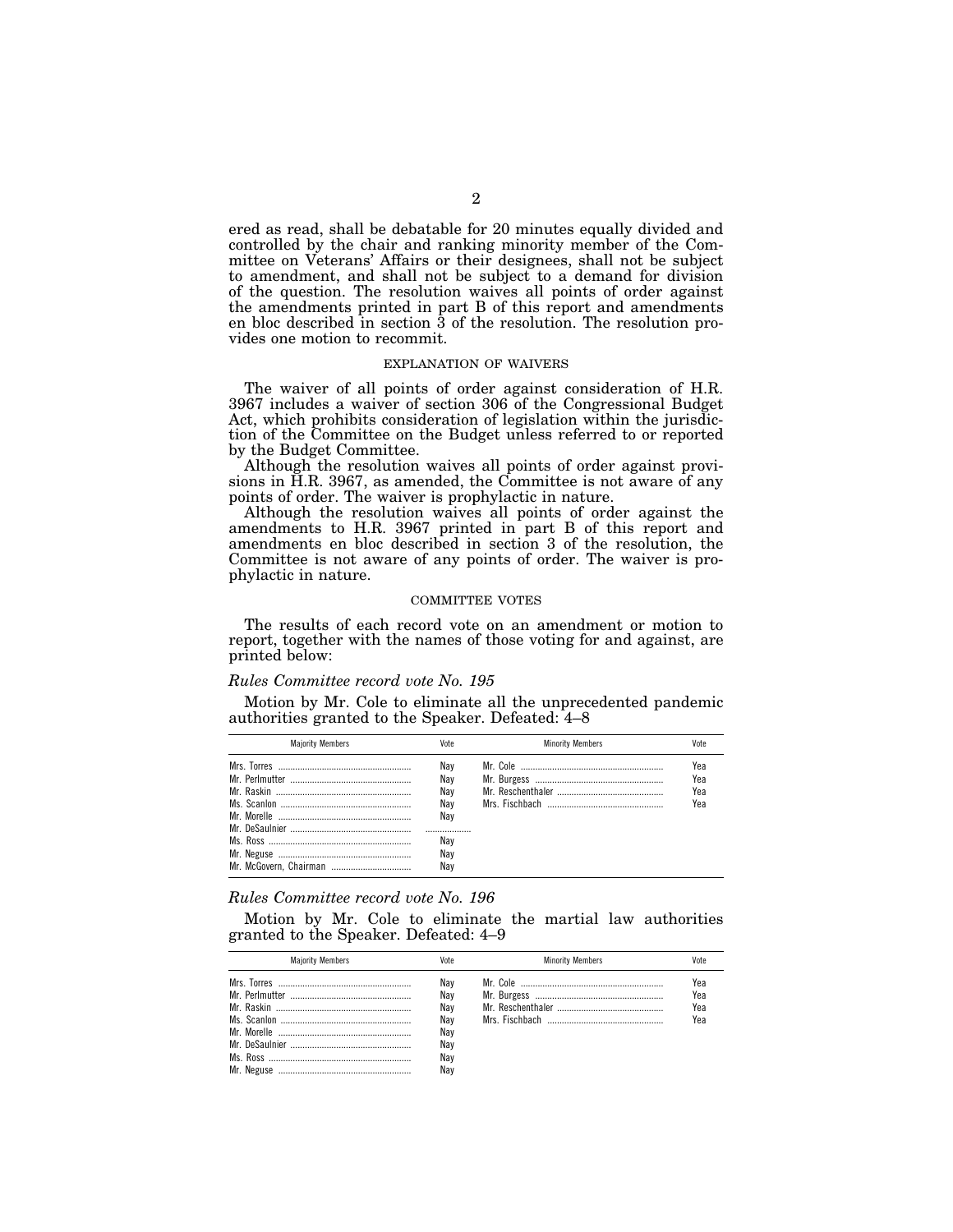| <b>Majority Members</b>    | Vote | <b>Minority Members</b> | Vote |
|----------------------------|------|-------------------------|------|
| Mr. McGovern, Chairman<br> | Nay  |                         |      |

# *Rules Committee record vote No. 197*

Motion by Mr. Cole to add language in the rule that would stop the tolling of days for Resolutions of Inquiry. Defeated: 4–9

| <b>Maiority Members</b> | Vote                                                        | <b>Minority Members</b> | Vote                     |
|-------------------------|-------------------------------------------------------------|-------------------------|--------------------------|
|                         | Nav<br>Nav<br>Nav<br>Nav<br>Nav<br>Nav<br>Nav<br>Nav<br>Nav |                         | Yea<br>Yea<br>Yea<br>Үеа |

# *Rules Committee record vote No. 198*

Motion by Mr. Reschenthaler to add to the rule a section providing for the consideration of S. 3541, Healthcare for Burn Pit Veterans Act, under a closed rule. Defeated: 4–9

| <b>Maiority Members</b> | Vote                                                        | <b>Minority Members</b> | Vote                     |
|-------------------------|-------------------------------------------------------------|-------------------------|--------------------------|
|                         | Nav<br>Nav<br>Nav<br>Nav<br>Nav<br>Nav<br>Nav<br>Nav<br>Nav |                         | Yea<br>Yea<br>Yea<br>Yea |

# *Rules Committee record vote No. 199*

Motion by Mrs. Torres to report the rule. Adopted: 9–4

| <b>Maiority Members</b> | Vote | <b>Minority Members</b> | Vote |
|-------------------------|------|-------------------------|------|
|                         | Yea  |                         | Nay  |
|                         | Yea  |                         | Nay  |
|                         | Yea  |                         | Nay  |
|                         | Yea  |                         | Nav  |
|                         | Yea  |                         |      |
|                         | Yea  |                         |      |
|                         | Yea  |                         |      |
|                         | Yea  |                         |      |
|                         | Yea  |                         |      |

# SUMMARY OF THE AMENDMENT TO H.R. 3967 IN PART A CONSIDERED AS ADOPTED

1. Takano (CA): Revises the seating of members on the Federal Advisory Committee created in Title II of the bill, to ensure for staggered terms. Authorizes the Secretary of the Veterans Administration to allow for claimants to opt-in to receiving notifications through electronic communication. Adds Thule, Greenland to the list of locations to which veterans are presumed to have been exposed to radiation. Authorizes funding for an expansion of VA's dis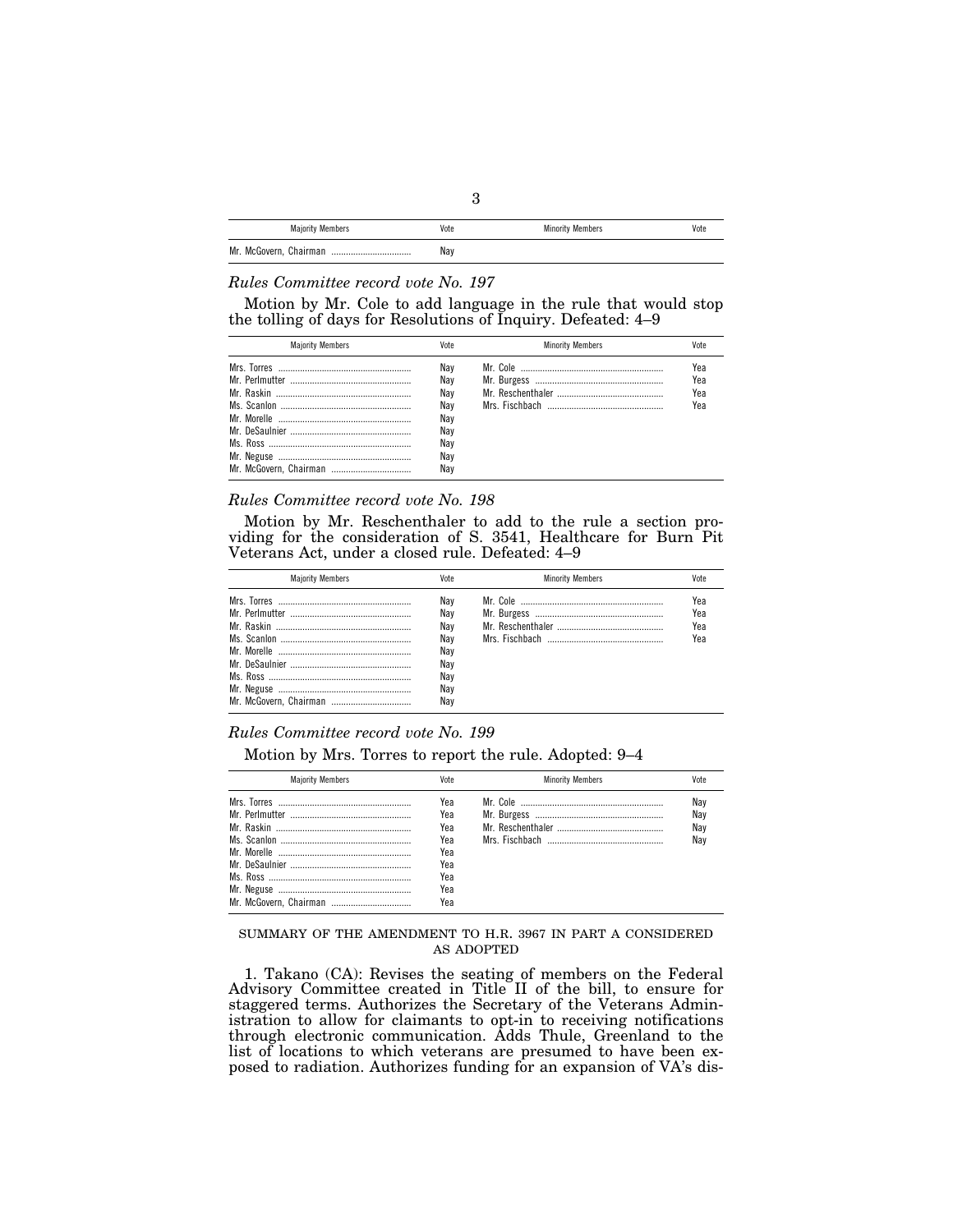ability claims automation system. Creates a Veterans Toxic Exposure Fund to authorize funding for the activities in the bill.

## SUMMARY OF THE AMENDMENTS TO H.R. 3967 IN PART B MADE IN ORDER

1. Bush, Cori (MO): Includes race and ethnicity as a demographic for a study on the incidence of cancer in veterans. (10 minutes)

2. Bush, Cori (MO): Includes race, age, period of service, military occupation, gender, and disability status of veterans in an epidemiological study on the health trends of veterans who served in the Armed Forces after September 11, 2001. (10 minutes)

3. Bush, Cori (MO): Amends the review of known cases of toxic exposure on military installations of the Department of Defense to include both in the United States and abroad. (10 minutes)

4. Bush, Cori (MO): Includes a study on veteran health outcomes related to waste from the Manhattan project in St. Louis. (10 minutes)

5. Bost (IL): Replaces the text of the bill with the Health Care for Burn Pit Veterans Act, which expands healthcare eligibility for certain combat veterans exposed to toxic substances to last for ten years after separation instead of five years, requires toxic exposurerelated education and training for VA personnel, and requires screenings and studies to better identify potential associations between veteran medical conditions and toxic exposure. (10 minutes)

6. Brownley (CA), Miller-Meeks (IA): Ensures toxic exposed veterans have access to mammography screenings. (10 minutes)

7. Cartwright (PA): Requires the Secretary of the VA to share a list of resources for toxic-exposed veterans, caregivers of toxic-exposed veterans, and survivors of toxic-exposed vets with national veterans services organizations and other veteran groups. (10 minutes)

8. Gibbs (OH): Allows veterans an additional 24-hour period, at minimum, to notify the VA when receiving care at a non-VA facility. This additional time-period will allow flexibility if a veteran needs additional time to recoup from a severe medical condition or if they are dealing with other complicating factors. (10 minutes)

9. Golden (ME), Wild (PA): Ensures that mental health services and counseling are included when providing hospital services to give holistic care for affected veterans. (10 minutes)

10. Gottheimer (NJ): Requires a study by the Department of Veterans Affairs to examine the possible relationship between toxic exposures experienced during service in the Armed Forces and mental health outcomes. (10 minutes)

11. Gottheimer (NJ): Defines outreach materials on illnesses that may be related to toxic exposure as fact sheets under the Veterans and Family Information Act. (10 minutes)

12. Hartzler (MO): Enhances VA hiring competitiveness by allowing VA to release physicians from non-compete agreements after committing to VA service for at least one year, authorizes VA to make job offers up to 2 years prior to completion of residency and updates statutory minimum requirements for VA physicians to include medical residency. (10 minutes)

13. Jackson Lee (TX): Adds a study on whether data collection established under this bill should include data on the toxic exposure of National Guard service personnel when deployed in connec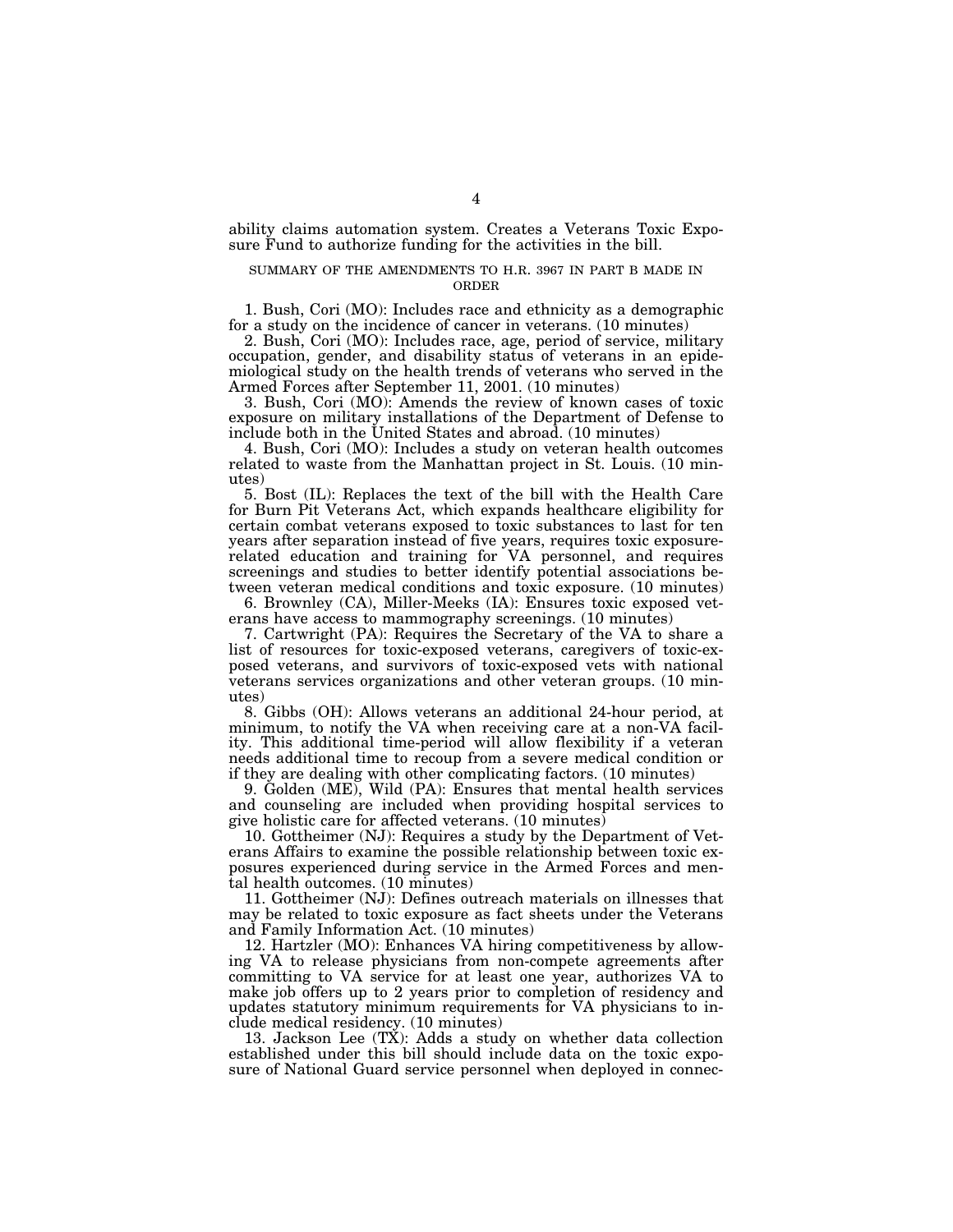tion with a natural disaster in the United States or its territories. (10 minutes)

14. Levin, Andy (MI), Wild (PA): Amends the definition of ''illnesses'' to include both mental and physical health. (10 minutes)

15. Levin, Mike (CA): Adds a new section similar to the Commitment to Veteran Support and Outreach Act, which authorizes VA to award grants to expand outreach and claims assistance carried out through County Veterans Service Officers (CVSOs). (10 minutes)

16. Newman (IL): Requires the Department of Defense (DOD) to conduct a study on the exposure of members of the Armed Forces to herbicide agents, including Agent Orange and Agent Purple, in the Panama Canal Zone during the period beginning on January 1, 1958, and ending on December 31, 1999. (10 minutes)

17. Pappas (NH): Requires coordination between the Department of Defense and the Department of Veterans Affairs to establish guidelines used for training active duty personnel to provide awareness of potential risks of toxic exposure, as well as ways to prevent such exposures during combat. (10 minutes)

18. Plaskett (VI): Requires a GAO study and report on access and barriers to veterans benefits and services for veterans in territories of the United States. (10 minutes)

19. Porter (CA): Directs the Department of Veterans Affairs to establish a public website, housed within the War Related Illness and Injury Study Center of the Department, to be a clearinghouse for the publication of all Federally funded research on toxic exposure.  $(10 \text{ minutes})$ 

20. Ross (NC), Rouzer (NC): Requires the DOD to submit to Congress a report on sources of PFAS on military installations other than AFFF and any recommendation regarding whether to expand eligibility for the registry to individuals exposed to PFAS from other sources. (10 minutes)

21. Ruiz (CA), Slotkin (MI), Welch (VT), Bilirakis (FL): Requires the Department of Defense (DOD) to provide budget information regarding incinerators and waste-to-energy waste disposal alternatives to burn pits. DOD must include the information as a dedicated budget line item in the President's FY2023 through the Fiscal Year 2027 budget. (10 minutes)

22. Ruiz (CA), Ryan (OH), González-Colón, Jenniffer (PR): Allows veterans in the burn pits registry to designate a registered individual or an immediate family member to update the registry with the cause of death of the individual. (10 minutes)

23. Ryan (OH), Mast (FL), Kelly, Trent (MS), Fitzpatrick (PA), Cheney (WY), Young (AK), Ruiz (CA), Hayes (CT), Cartwright (PA): Adds the text of the SFC Heath Robinson Burn Pit Transparency Act, which requires the Department of the VA to document, track, and then notify Congress of specified data points related to exposure cases as reported by veterans to the VA. (10 minutes)

24. Scanlon (PA): Authorizes \$150,000,000 for fiscal year 2023 to expand capacity of the Veterans Benefits Management System of the Department of Veterans Affairs to accommodate expected increased claims processing for newly eligible veterans. (10 minutes)

25. Slotkin (MI): Creates an interagency working group to 1) Identify collaborative research activities and resources, 2) Establish a 5-year strategic plan for coordination/planning for research sur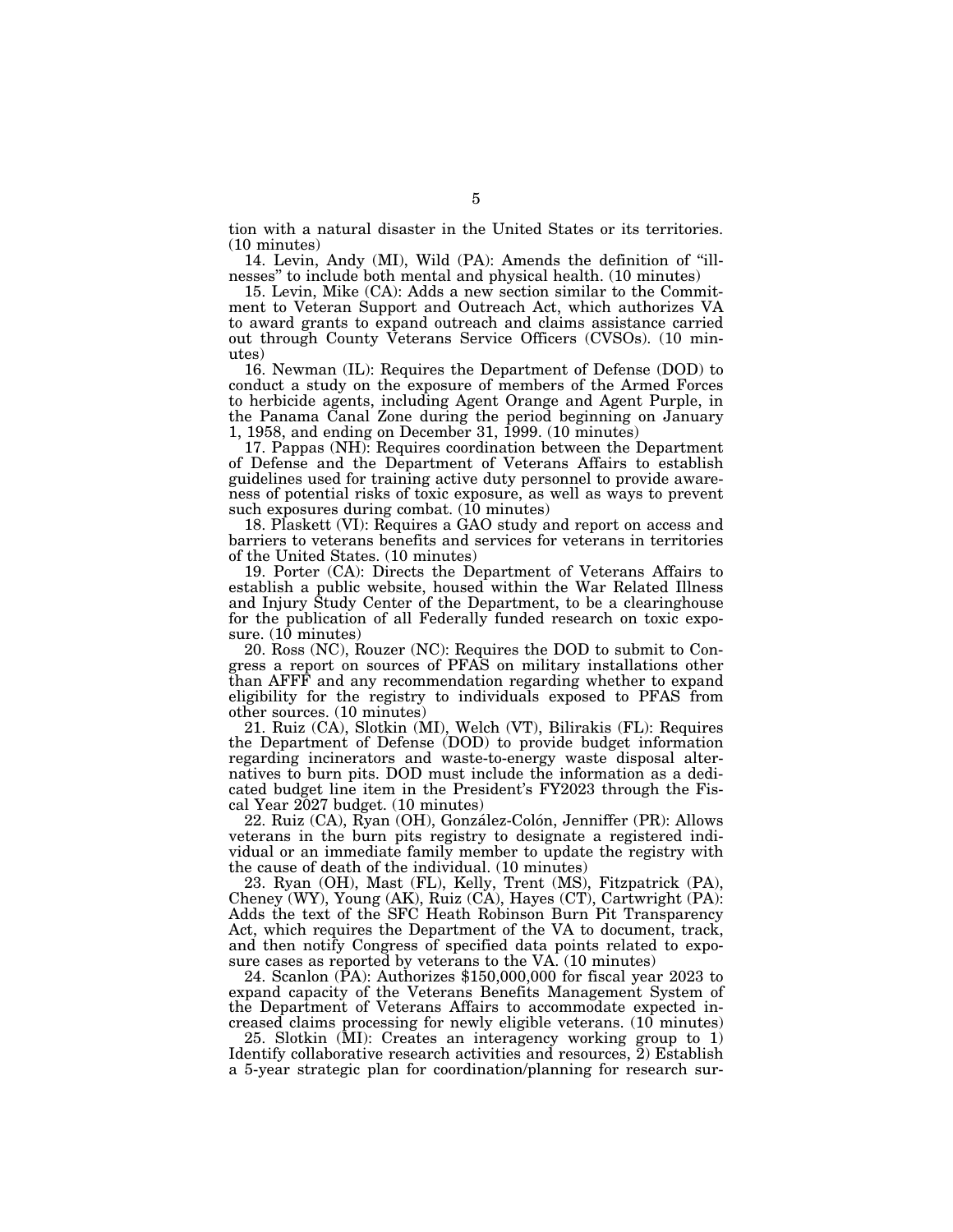rounding toxic exposure, and 3) Submit a report to the VA Secretary with milestones/goals as part of the implementation. (10 minutes)

26. Spanberger (VA): Requires the Secretary of Veterans Affairs to submit a publicly available report to Congress that includes (1) a discussion of the effect of various different types of jet fuels used by the Armed Forces on the health of individuals by length of exposure; (2) an identification of the immediate symptoms of jet fuel exposure that may indicate future health risks; (3) a chronology of health safeguards implemented by the Armed Forces intended to reduce the exposure of members of the Armed Forces to jet fuel; and (4) an identification of any areas relating to jet fuel exposure about which new research needs to be conducted. (10 minutes)

27. Torres, Norma (CA): Requires the publication of the list of resources provided by the VA to toxic-exposed veterans be made available in English, Spanish, Chinese, and the 7 other most commonly spoken languages in the United States. (10 minutes)

28. Torres, Norma (CA): Revises Section 505 to include language about the feasibility and advisability of VA looking at available early detection diagnostics and how they might be incorporated into veterans' care. (10 minutes)

# PART A—TEXT OF AMENDMENT TO H.R. 3967 CONSIDERED AS ADOPTED

Page 21, strike lines 5 through 7 and insert the following:

 $(4)$ (A) Except as provided by subparagraph (B), each member of the Committee shall be appointed for a two-year term, and may serve not more than three successive terms.

''(B) With respect to the five members who are initially appointed by the Secretary under subparagraph (A)(i), the Secretary shall determine the length of the term of each such member in a manner that ensures the expiration of the terms on a staggered basis.''.

Page 33, after line 6, insert the following new subsection:

(c) RULE OF CONSTRUCTION.—Nothing in section  $1172(a)(2)(A)$  of title 38, United States Code, as added by subsection (a), shall be construed so as to require the advice and consent of the Senate in the appointment of members of the Formal Advisory Committee on Toxic Exposure.

Page 41, line 8, insert "OR THULE, GREENLAND," after **''SPAIN,''**.

Page 41, line 13, insert "or Thule" after "Palomares".

Page 41, line 14, insert "OR THULE" after "PALOMARES".

Page 41, line 16, strike "clause" and insert "clauses".

Page 41, after line 23, add the following new clause:

"(vii) Onsite participation in the response effort following the on-board fire and crash of a United States Air Force B–52 bomber that caused the release of four thermonuclear weapons in the vicinity of Thule Air Force Base, Greenland, during the period beginning January 21, 1968, and ending September 25, 1968.''.

Add at the end of title VII the following new sections:

# **SEC. 7**ll**. VETERANS TOXIC EXPOSURES FUND.**

Chapter 3 is amended by adding at the end the following new section: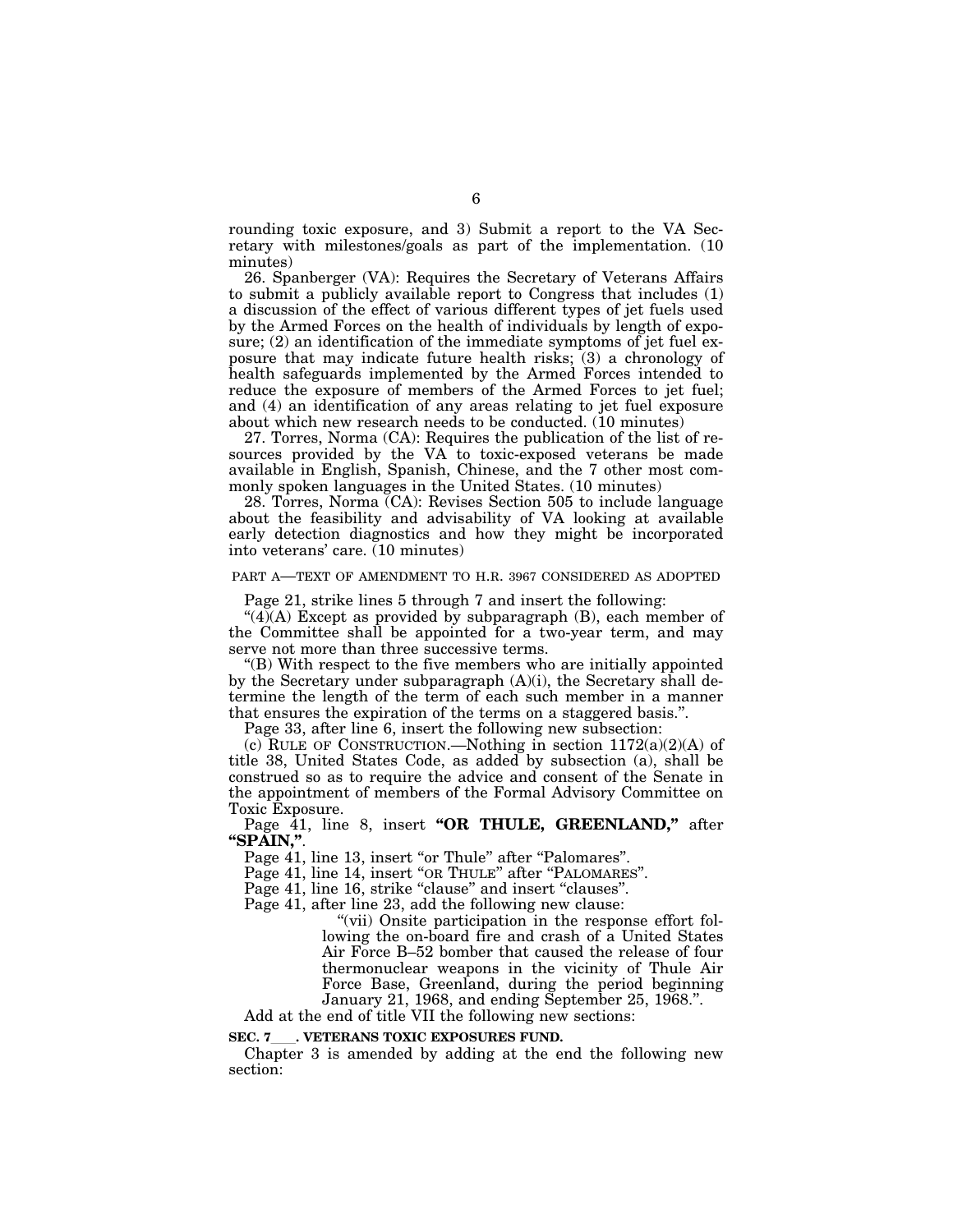# **''§ 324. Veterans Toxic Exposures Fund**

"(a) ESTABLISHMENT.—There is hereby established in the Treasury of the United States an account to be known as the ''Veterans Toxic Exposures Fund" (the "Fund"), to be administered through the Department of Veterans Affairs, to provide for investment in the delivery of veterans' health care, research, and benefits associated with hazardous exposure in service.

"(b) AUTHORIZATION OF APPROPRIATIONS.—There is authorized to be appropriated to the Fund for fiscal year 2023 and each subsequent fiscal year such sums as are necessary to increase funding, over the fiscal year 2021 level for the Veterans Health Administration of the Department of Veterans Affairs, for any expenses incident to the delivery of veterans' health care and benefits associated with exposure to environmental hazards in service, including administrative expenses, such as claims processing and appeals, and for medical research related to hazardous exposures. Amounts appropriated to the Fund pursuant to this subsection shall be counted as direct spending under the Congressional Budget and Impoundment Control Act of 1974 and any other Act.

''(c) ESTIMATES FOR CONGRESSIONAL CONSIDERATION.—The Secretary shall include in documents submitted to Congress in support of the President's budget submitted pursuant to section 1105 of title 31, United States Code, detailed estimates of the sums described in subsection (b) for the applicable fiscal year.

''(d) PROCEDURES FOR ESTIMATES.—The Secretary, after consultation with the Committees on Appropriations of the House of Representatives and the Senate, may establish policies and procedures for developing the annual detailed estimates required in subsection  $(c)$ .".

# **SEC. 7**ll**. AUTHORIZATION OF ELECTRONIC NOTICE IN CLAIMS UNDER LAWS ADMINISTERED BY THE SECRETARY OF VETERANS AFFAIRS.**

Title 38, United States Code, is amended as follows:

(1) By striking section 5100 and inserting the following:

## **''§ 5100. Definitions**

''In this chapter:

" $(1)$  The term 'claimant' means any individual applying for, or submitting a claim for, any benefit under the laws administered by the Secretary.

''(2) The term 'notice' means a communication issued through means (including electronic means) prescribed by the Secretary.

(2) In section 5104, by adding at the end the following new subsection:

"(c) The Secretary may provide notice under subsection (a) electronically if a claimant (or the claimant's representative) elects to receive such notice electronically. A claimant (or the claimant's representative) may revoke such an election at any time, by means prescribed by the Secretary.

''(d) The Secretary shall annually—

 $"(1)$  solicit recommendations from stakeholders on how to improve notice under this section; and

"(2) publish such recommendations on a publicly available website of the Department.''.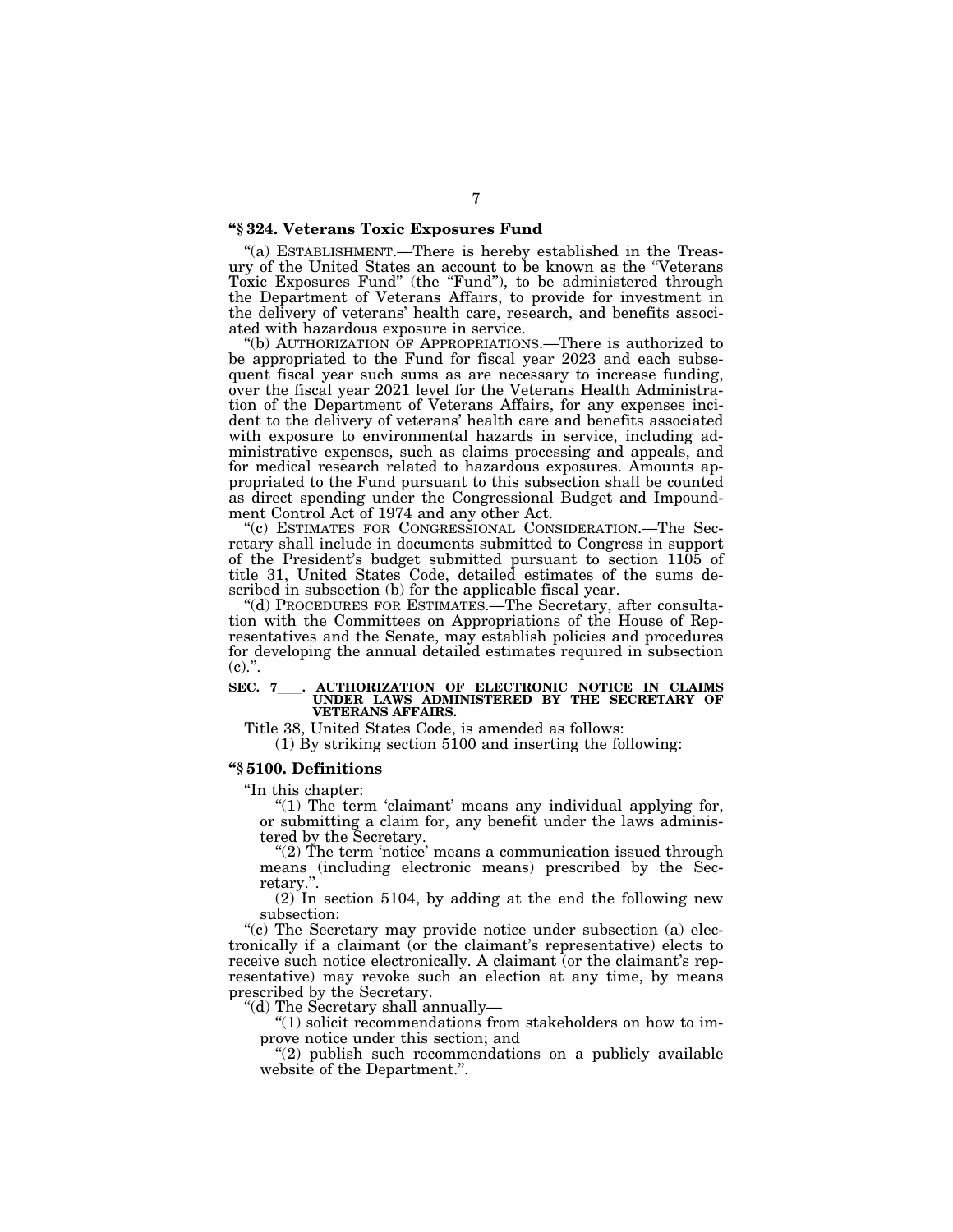(3) In section 5104B(c), in the matter preceding paragraph (1) by striking ''in writing'' and inserting ''to the claimant (and any representative of such claimant)''.

(4) In section 7104—

(A) in the heading, by adding ''**; decisions; notice**'' at the end; and

(B) by striking subsection (e) and inserting the following: ''(e) After reaching a decision on an appeal, the Board shall promptly issue notice (as that term is defined in section 5100 of this title) of such decision to the following:

" $(1)$  The appellant.

"(2) Any other party with a right to notice of such decision. "(3) Any authorized representative of the appellant or party described in paragraph (2).

''(f) The Secretary may provide notice under subsection (e) electronically if a claimant (or the claimant's representative) elects to receive such notice electronically. A claimant (or the claimant's representative) may revoke such an election at any time, by means prescribed by the Secretary.'

(5) In section  $7105(b)(1)(A)$ , by striking "mailing" and inserting "issuance".

 $(6)$  In section 7105A(a), by striking "mailed" and inserting "issued".

 $(7)$  In section 7266 $(a)$ , by striking "mailed" and inserting "issued".

### **SEC. 7**ll**. AUTHORIZATION OF APPROPRIATIONS FOR EXPANSION OF CLAIMS AUTOMATION.**

There is authorized to be appropriated to the Secretary of Vet- erans Affairs \$30,000,000 for fiscal year 2023 to support expected increased claims processing for newly eligible veterans pursuant to this Act and the amendments made by this Act by—

(1) supporting the automation of processing claims by the Veterans Benefits Administration of the Department of Veterans Affairs;

(2) adding self-service features to the system by which individuals file claims;

(3) removing duplicative efforts regarding the processing of claims; and

(4) reducing the dependency of the Department on the legacy claim system.

PART B—TEXT OF AMENDMENTS TO H.R. 3967 MADE IN ORDER

1. AN AMENDMENT TO BE OFFERED BY REPRESENTATIVE BUSH OF MISSOURI OR HER DESIGNEE, DEBATABLE FOR 10 MINUTES

Page 55, line 20, strike "age" and insert "race and ethnicity". Page 55, after line 20, insert the following new paragraph (and redesignate the subsequent paragraphs accordingly):

(2) The age of the veteran.

2. AN AMENDMENT TO BE OFFERED BY REPRESENTATIVE BUSH OF MISSOURI OR HER DESIGNEE, DEBATABLE FOR 10 MINUTES

Page 55, after line 6, insert the following new subsection (and redesignate the subsequent subsection accordingly):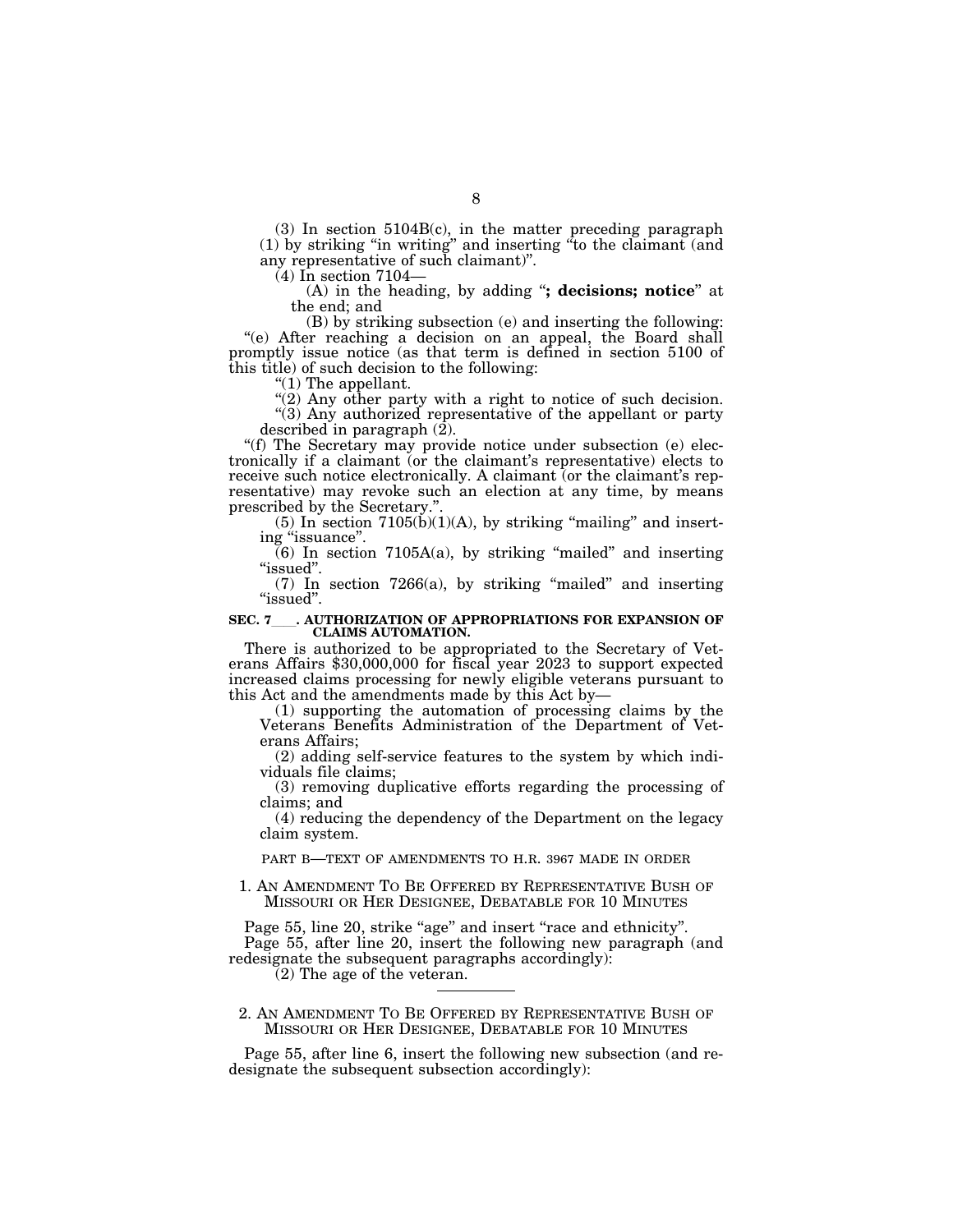(b) ELEMENTS.—The study under subsection (a) shall assess, with respect to each veteran included in the study, the following:

(1) The race and ethnicity of the veteran.

(2) The age of the veteran.

(3) The period of service and length of service of the veteran in the Armed Forces.

(4) Any military occupational speciality of the veteran.

(5) The gender of the veteran.

(6) The disability status of the veteran.

3. AN AMENDMENT TO BE OFFERED BY REPRESENTATIVE BUSH OF MISSOURI OR HER DESIGNEE, DEBATABLE FOR 10 MINUTES

Page 58, line 5, strike ''located in the United States''.

4. AN AMENDMENT TO BE OFFERED BY REPRESENTATIVE BUSH OF MISSOURI OR HER DESIGNEE, DEBATABLE FOR 10 MINUTES

At the end of title V, add the following:

### **SEC. 507. STUDY ON HEALTH EFFECTS OF WASTE RELATED TO MAN-HATTAN PROJECT ON CERTAIN VETERANS.**

(a) STUDY.—The Secretary of Veterans Affairs shall conduct a study on the health trends of veterans who, while serving in the active military, naval, air, or space service—

(1) participated in activities relating to the Manhattan Project (including activities relating to covered waste) in connection with such service; or

(2) resided at or near, as determined by the Secretary, the locations described in subsection (b).

(b) COVERED LOCATIONS.—The locations described in this subsection are the following locations in the county of St. Louis, Missouri:

(1) Coldwater Creek.

(2) The St. Louis Airport Site.

(3) The West Lake Landfill.

(4) Any other location in the county of St. Louis, Missouri that is proximate to covered waste, as determined by the Secretary.

(c) ELEMENTS.—The study under subsection (a) shall assess, with respect to each veteran included in the study, the following:

(1) The age, gender, and race of the veteran.

(2) The period and location of exposure to covered waste.

(3) Any type of cancer, or other illness associated with toxic exposure, that the veteran has.

 $(4)$  A comparison of the overall health condition of the veteran, including any illness of the veteran identified pursuant to paragraph (3), with the overall health condition of past and present civilian populations residing at the same location of exposure.

(d) REPORT.—Not later than one year after the date of the enactment of this Act, the Secretary shall submit to the Committees on Veterans' Affairs of the House of Representatives and the Senate a report on the study under subsection (a).

(e) DEFINITIONS.—In this section: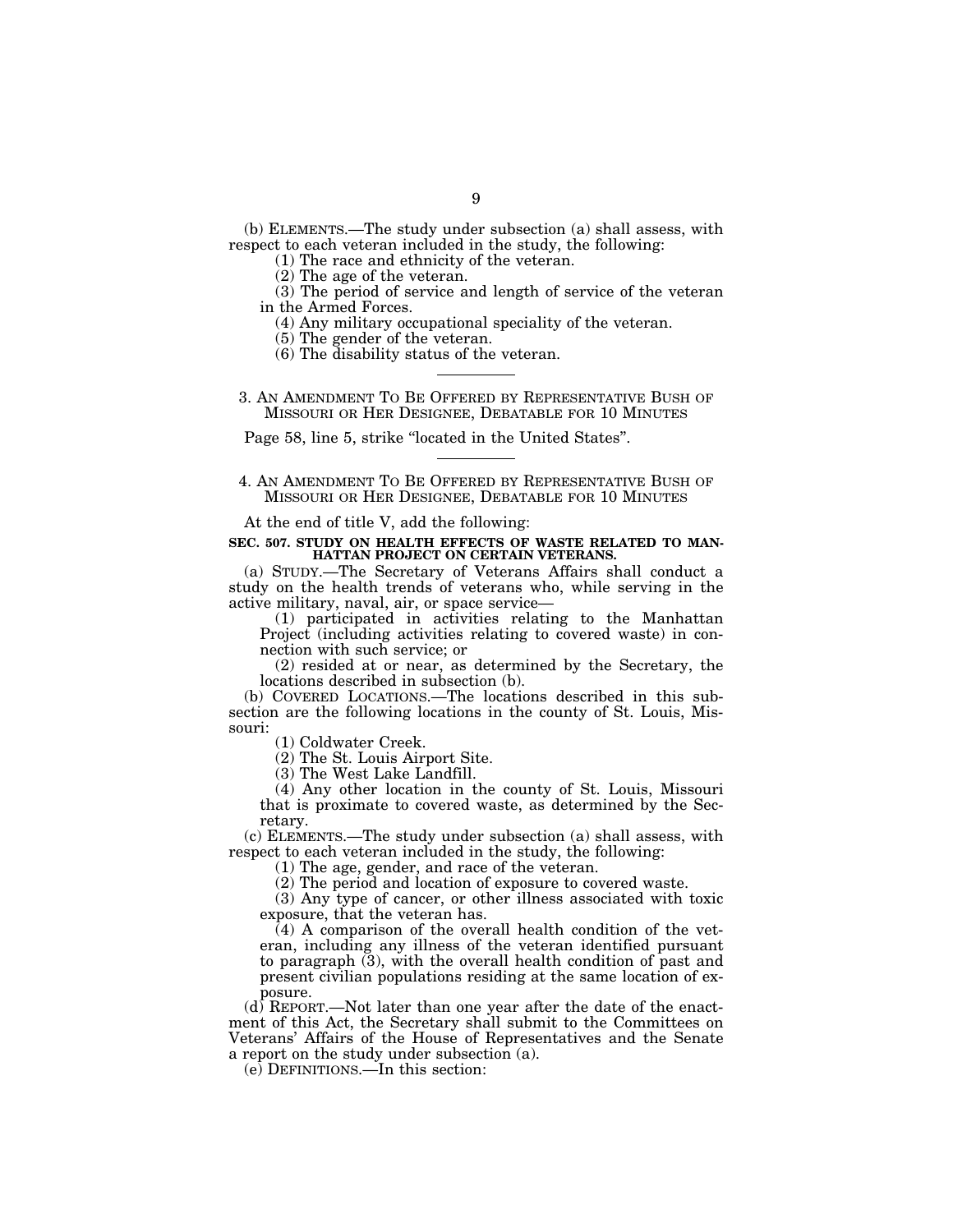(1) The term ''covered waste'' means any waste arising from activities carried out in connection with the Manhattan Project.

(2) The term ''illness'' has the meaning given that term in section 1171 of title 38, United States Code, as added by section 202.

(3) The term ''toxic exposure'' has the meaning given that term in section 101 of such title, as added by section 102(b).

# 5. AN AMENDMENT TO BE OFFERED BY REPRESENTATIVE BOST OF ILLINOIS OR HIS DESIGNEE, DEBATABLE FOR 10 MINUTES

Strike page 1, line 1, and all that follows through page 80, line 7, and insert the following:

### **SECTION 1. SHORT TITLE.**

This Act may be cited as the ''Health Care for Burn Pit Veterans Act''.

#### **SEC. 2. EXPANSION OF ELIGIBILITY FOR HEALTH CARE FROM DE-PARTMENT OF VETERANS AFFAIRS FOR CERTAIN VET-ERANS EXPOSED TO TOXIC SUBSTANCES.**

(a) IN GENERAL.—Section 1710(e)(3) of title 38, United States Code, is amended—

 $(1)$  in subparagraph  $(A)$ —

(A) by striking ''January 27, 2003'' and inserting ''September 11, 2001''; and

(B) by striking ''five-year period'' and inserting ''ten-year period'';

 $(2)$  by amending subparagraph  $(B)$  to read as follows:

"(B) With respect to a veteran described in paragraph  $(1)(D)$ who was discharged or released from the active military, naval, air, or space service after September 11, 2001, and before October 1, 2013, but did not enroll to receive such hospital care, medical services, or nursing home care under such paragraph pursuant to subparagraph (A) before October 1, 2022, the oneyear period beginning on October 1, 2022.''; and

(3) by striking subparagraph (C).

(b) CLARIFICATION OF COVERAGE.—Section  $1710(e)(1)(D)$  of such title is amended by inserting after "Persian Gulf War" the following: "(including any veteran who, in connection with service during such period, received the Armed Forces Expeditionary Medal, Service Specific Expeditionary Medal, Combat Era Specific Expeditionary Medal, Campaign Specific Medal, or any other combat theater award established by a Federal statute or an Executive Order)''.

(c) REPORT.—Not later than October 1, 2024, the Secretary of Veterans Affairs shall submit to the Committees on Veterans' Affairs of the House of Representatives and the Senate a report on—

(1) the number of veterans who enrolled in the system of annual patient enrollment of the Department of Veterans Affairs established and operated under section 1705(a) of title 38, United States Code, to receive care pursuant to eligibility under subparagraph  $(B)$  of section  $1710(e)(3)$  of such title, as amended by subsection (a)(2); and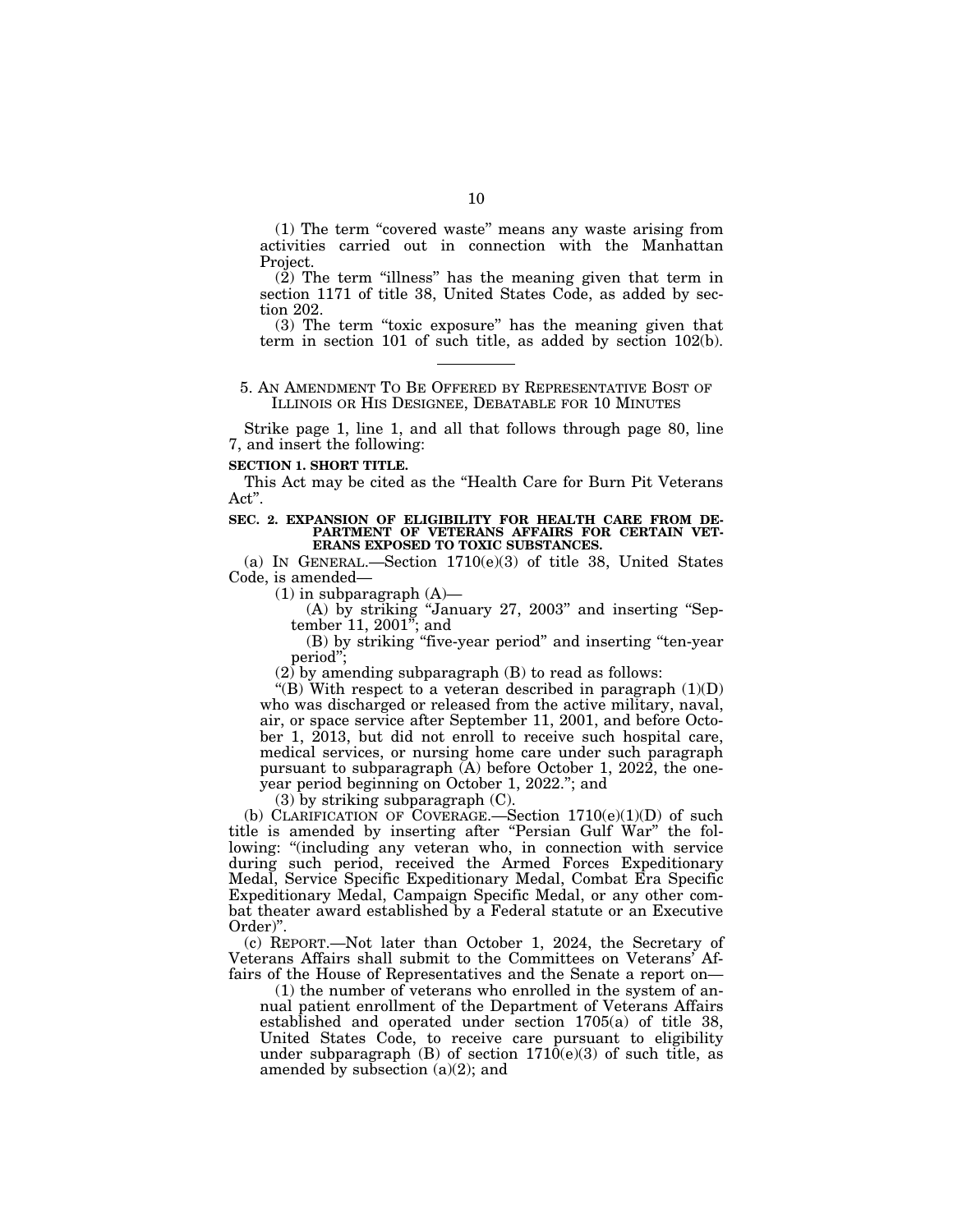(2) of the veterans described in paragraph (1), the number of such veterans who reported a health concern related to exposure to a toxic substance or radiation.

(d) OUTREACH PLAN.—Not later than December 1, 2022, the Secretary shall submit to the Committees on Veterans' Affairs of the House of Representatives and the Senate a plan to conduct outreach to veterans described in subparagraph (B) of section  $1710(e)(3)$  of title 38, United States Code, as amended by subsection  $(a)(2)$ , to notify such veterans of their eligibility for hospital care, medical services, or nursing home care under such subparagraph.

(e) EFFECTIVE DATE.—This section and the amendments made by this section shall take effect on October 1, 2022.

## **SEC. 3. INCORPORATION OF TOXIC EXPOSURE SCREENING FOR VET-ERANS.**

(a) IN GENERAL.—Beginning not later than 90 days after the date of the enactment of this Act, the Secretary of Veterans Affairs shall incorporate a screening to help determine potential exposures to toxic substances during active military, naval, air, or space service as part of a health care screening furnished by the Secretary to veterans enrolled in the system of annual patient enrollment of the Department of Veterans Affairs established and operated under section 1705 of title 38, United States Code, to improve understanding by the Department of exposures of veterans to toxic substances while serving in the Armed Forces.

(b) TIMING.—The Secretary shall ensure that a veteran described in subsection (a) completes the screening required under such subsection not less frequently than once every five years.

(c) DETERMINATION OF QUESTIONS.—

(1) IN GENERAL.—The questions included in the screening required under subsection (a) shall be determined by the Secretary with input from medical professionals.

(2) SPECIFIC QUESTIONS.—At a minimum, the screening required under subsection (a) shall, with respect to a veteran, include—

(A) a question about the potential exposure of the veteran to an open burn pit; and

(B) a question regarding exposures that are commonly associated with service in the Armed Forces.

(3) OPEN BURN PIT DEFINED.—In this subsection, the term "open burn pit" means an area of land that-

(A) is designated by the Secretary of Defense to be used for disposing solid waste by burning in the outdoor air; and

(B) does not contain a commercially manufactured incinerator or other equipment specifically designed and manufactured for the burning of solid waste.

(d) PRINT MATERIAL.—In developing the screening established under subsection (a), the Secretary shall ensure that print materials complementary to such screening that outline related resources for veterans are available at each medical center of the Department to veterans who may not have access to the internet.

(e) SCREENING UPDATES.—The Secretary shall consider updates to the content of the screening required under subsection (a) not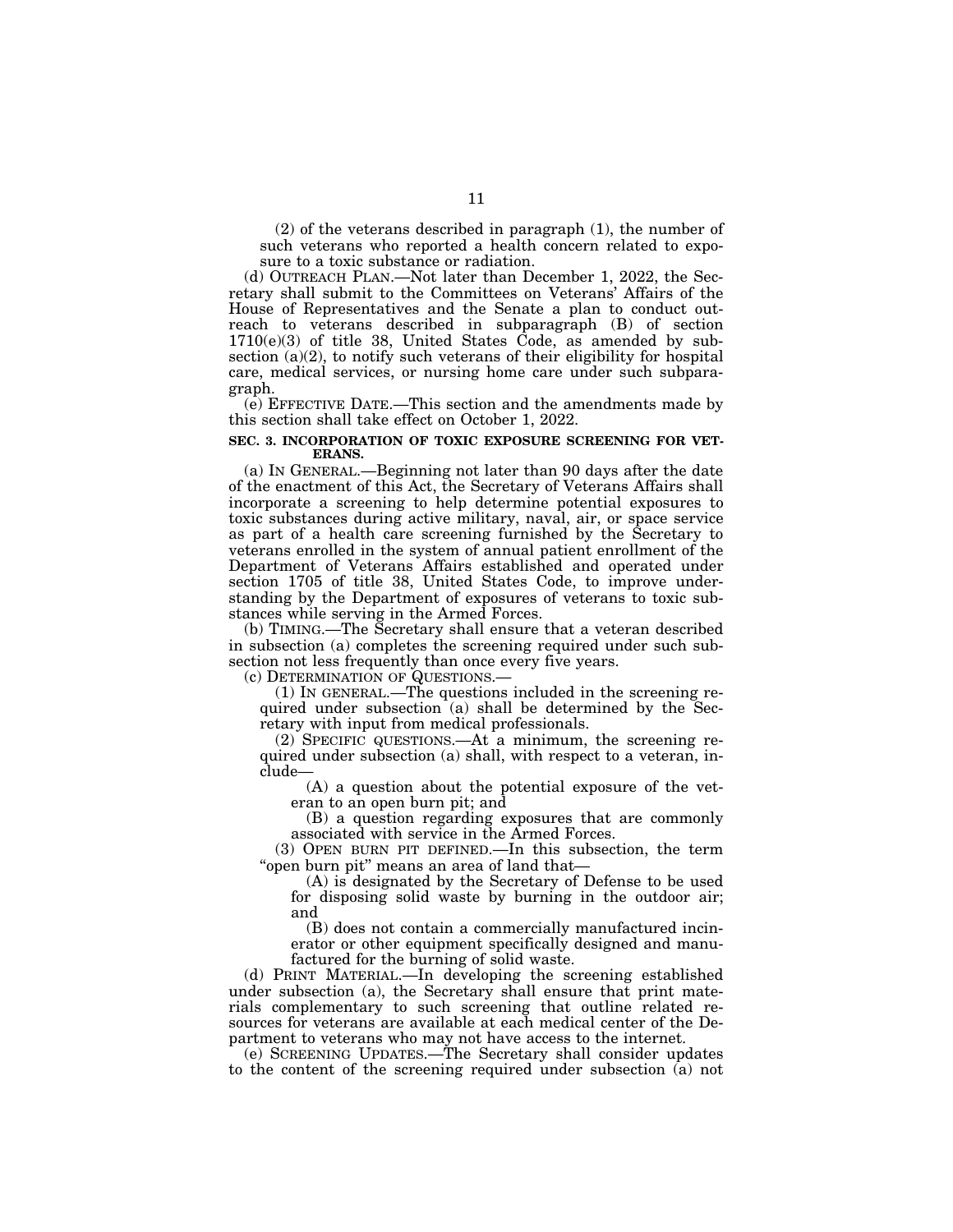less frequently than biennially to ensure the screening contains the most current information.

(f) ACTIVE MILITARY, NAVAL, AIR, OR SPACE SERVICE DEFINED.— In this section, the term "active military, naval, air, or space service'' has the meaning given that term in section 101(24) of title 38, United States Code.

#### **SEC. 4. TRAINING FOR PERSONNEL OF THE DEPARTMENT OF VET-ERANS AFFAIRS WITH RESPECT TO VETERANS EXPOSED TO TOXIC SUBSTANCES.**

(a) HEALTH CARE PERSONNEL.—The Secretary of Veterans Affairs shall provide to health care personnel of the Department of Veterans Affairs education and training to identify, treat, and assess the impact on veterans of illnesses related to exposure to toxic substances and inform such personnel of how to ask for additional information from veterans regarding different exposures.

(b) BENEFITS PERSONNEL.—

(1) IN GENERAL.—The Secretary shall incorporate a training program for processors of claims under the laws administered by the Secretary who review claims for disability benefits relating to service-connected disabilities based on exposure to toxic substances.

(2) ANNUAL TRAINING.—Training provided to processors under paragraph (1) shall be provided not less frequently than annually.

## **SEC. 5. ANALYSIS AND REPORT ON TREATMENT OF VETERANS FOR MEDICAL CONDITIONS RELATED TO TOXIC EXPOSURE.**

(a) IN GENERAL.—The Secretary of Veterans Affairs shall analyze, on a continuous basis, all clinical data that—

(1) is obtained by the Department of Veterans Affairs in connection with hospital care, medical services, and nursing home care furnished under section  $1710(a)(2)(F)$  of title 38, United States Code; and

(2) is likely to be scientifically useful in determining the association, if any, between the medical condition of a veteran and the exposure of the veteran to a toxic substance.

(b) ANNUAL REPORT.—Not later than one year after the date of the enactment of this Act, and annually thereafter, the Secretary shall submit to the Committees on Veterans' Affairs of the House of Representatives and the Senate a report containing—

(1) the aggregate data compiled under subsection (a);

(2) an analysis of such data;

(3) a description of the types and incidences of medical conditions identified by the Department under such subsection;

(4) the explanation of the Secretary for the incidence of such medical conditions and other explanations for the incidence of such conditions as the Secretary considers reasonable; and

(5) the views of the Secretary on the scientific validity of drawing conclusions from the incidence of such medical conditions, as evidenced by the data compiled under subsection (a), regarding any association between such conditions and exposure to a toxic substance.

# **SEC. 6. ANALYSIS RELATING TO MORTALITY OF VETERANS WHO SERVED IN SOUTHWEST ASIA.**

(a) ANALYSIS.—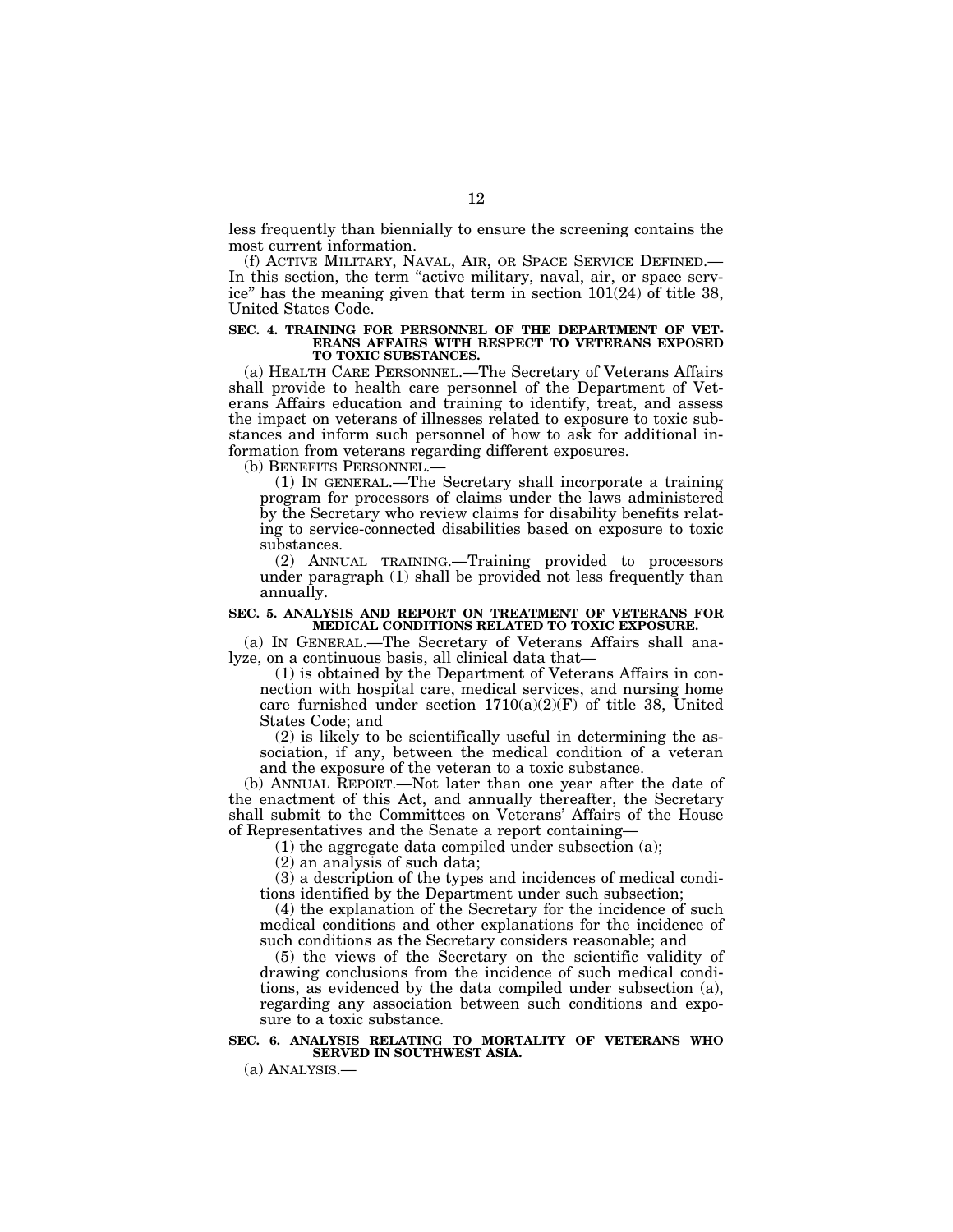(1) IN GENERAL.—Not later than 270 days after the date of the enactment of this Act, the Secretary of Veterans Affairs, in coordination with the Secretary of Defense, shall conduct an updated analysis of total and respiratory disease mortality in covered veterans.

(2) ELEMENTS.—The analysis required by paragraph (1) shall include, to the extent practicable, the following with respect to each covered veteran:

(A) Metrics of airborne exposures.

(B) The location and timing of deployments of the veteran.

(C) The military occupational specialty of the veteran.

(D) The Armed Force in which the veteran served.

(E) Pre-existing health status of the veteran, including with respect to asthma.

(F) Relevant personal information of the veteran, including cigarette and e-cigarette smoking history, diet, sex,

gender, age, race, and ethnicity.

(b) COVERED VETERAN DEFINED.—In this section, the term ''covered veteran'' means any veteran who—

(1) on or after August 2, 1990, served on active duty in—

- (A) Bahrain;
- (B) Iraq;
- (C) Kuwait;
- (D) Oman;
- (E) Qatar;
- (F) Saudi Arabia;
- (G) Somalia; or
- (H) the United Arab Emirates; or

(2) on or after September 11, 2001, served on active duty in—

(A) Afghanistan;

- (B) Djibouti;
- (C) Egypt;
- (D) Jordan;
- (E) Lebanon;
- (F) Syria; or
- (G) Yemen.

## **SEC. 7. STUDY ON HEALTH TRENDS OF POST 9/11 VETERANS.**

The Secretary of Veterans Affairs shall conduct an epidemiological study on the health trends of veterans who served in the Armed Forces after September 11, 2001.

# **SEC. 8. STUDY ON CANCER RATES AMONG VETERANS.**

(a) IN GENERAL.—The Secretary of Veterans Affairs shall conduct a study on the incidence of cancer in veterans to determine trends in the rates of the incidence of cancer in veterans.

(b) ELEMENTS.—The study required by subsection (a) shall assess, with respect to each veteran included in the study, the following:

(1) The age of the veteran.

(2) The period of service and length of service of the veteran in the Armed Forces.

(3) The military occupational specialty or specialties of the veteran.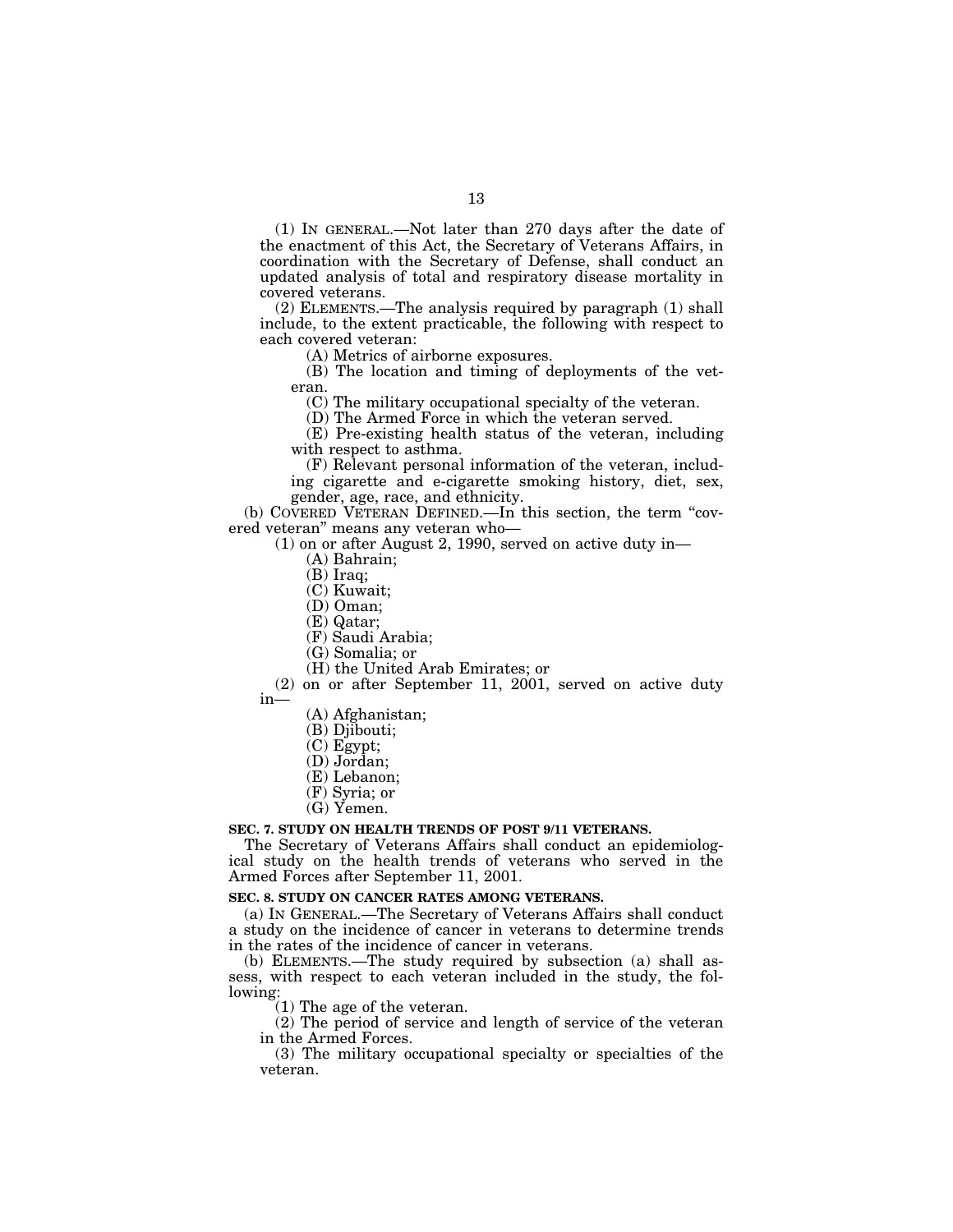(4) The gender of the veteran.

(5) The type or types of cancer that the veteran has.

#### **SEC. 9. PUBLICATION OF LIST OF RESOURCES OF DEPARTMENT OF VETERANS AFFAIRS FOR VETERANS EXPOSED TO TOXIC SUBSTANCES AND OUTREACH PROGRAM FOR SUCH VET-ERANS AND CAREGIVERS AND SURVIVORS OF SUCH VET-ERANS.**

(a) PUBLICATION OF LIST OF RESOURCES.—

(1) IN GENERAL.—Not later than one year after the date of the enactment of this Act, and annually thereafter, the Secretary of Veterans Affairs shall publish a list of resources of the Department of Veterans Affairs for—

(A) veterans who were exposed to toxic substances;

(B) families and caregivers of such veterans; and

(C) survivors of such veterans who are receiving death benefits under the laws administered by the Secretary.

(2) UPDATE.—The Secretary shall periodically update the list published under paragraph (1).

(b) OUTREACH.—The Secretary shall develop, with input from the community, an informative outreach program for veterans on illnesses that may be related to exposure to toxic substances, including outreach with respect to benefits and support programs.

#### **SEC. 10. REPORT ON INDIVIDUAL LONGITUDINAL EXPOSURE RECORD.**

(a) IN GENERAL.—Not later than one year after the date on which the Individual Longitudinal Exposure Record achieves full operational capability, the Secretary of Veterans Affairs shall submit to the appropriate congressional committees a report on the data quality of the Individual Longitudinal Exposure Record and the usefulness of the Individual Longitudinal Exposure Record in supporting veterans in receiving health care and benefits from the Department of Veterans Affairs.

(b) ELEMENTS.—The report required by subsection (a) shall include the following:

(1) An identification of exposures to toxic substances that may not be fully captured by the current systems for environmental and occupational health monitoring and recommendations for how to improve those systems.

(2) An analysis of the quality of the location data in determining exposures of veterans to toxic substances and recommendations for how to improve the quality of that location data.

(3) Recommendations on how to improve the usefulness of the Individual Longitudinal Exposure Record.

(c) DEFINITIONS.—In this section:

(1) The term ''appropriate congressional committees'' means—

(A) the Committee on Armed Services and the Committee on Veterans' Affairs of the House of Representatives; and

(B) the Committee on Armed Services and the Committee on Veterans' Affairs of the Senate.

(2) The term ''Individual Longitudinal Exposure Record'' includes any pilot program or other program used by the Department of Veterans Affairs or the Department of Defense to track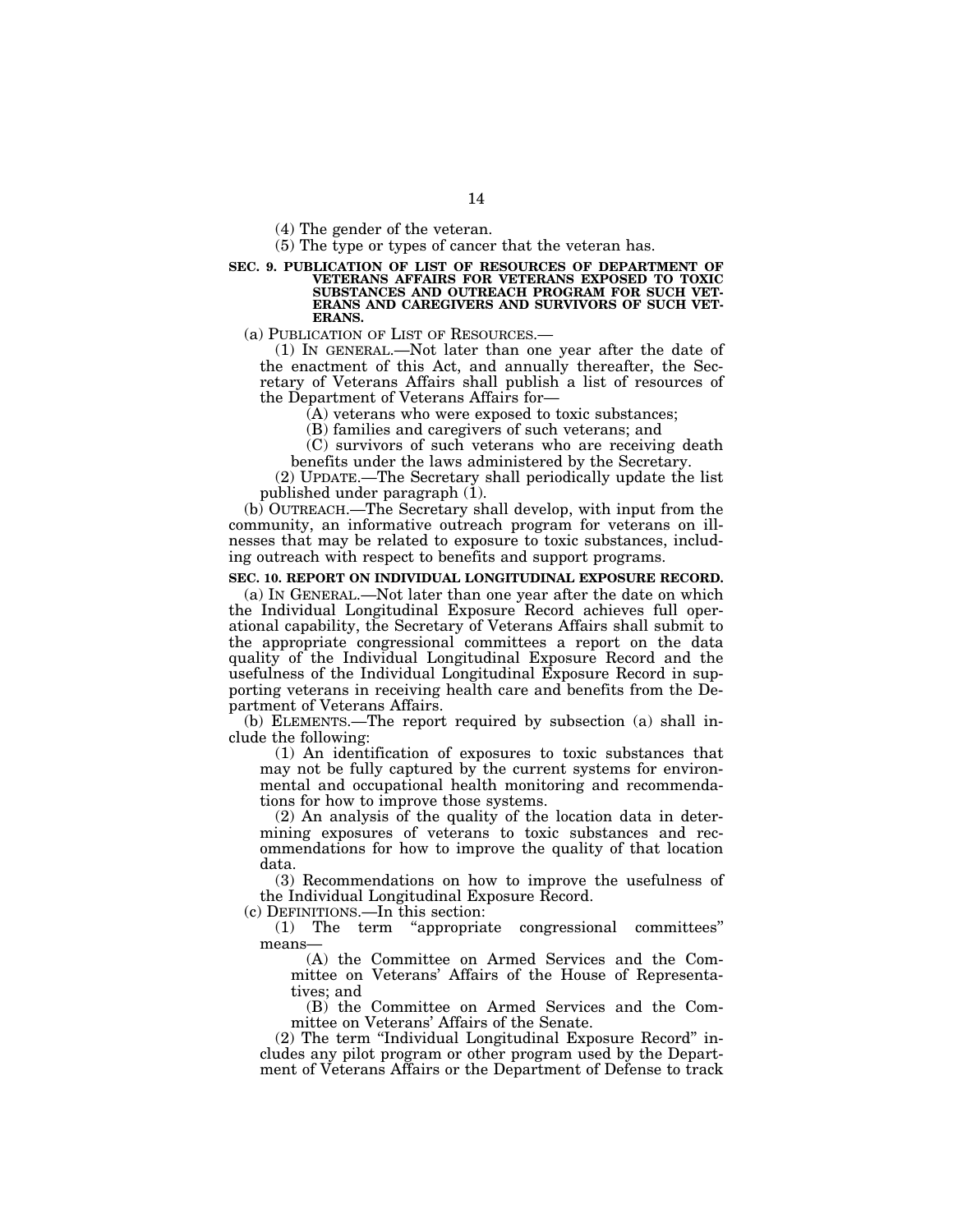how members of the Armed Forces or veterans have been exposed to various occupational or environmental hazards.

Page 14, after line 19, insert the following:

**SEC. 105. REVISION OF BREAST CANCER MAMMOGRAPHY POLICY OF DEPARTMENT OF VETERANS AFFAIRS TO PROVIDE MAM-MOGRAPHY SCREENING FOR VETERANS WHO SERVED IN LOCATIONS ASSOCIATED WITH TOXIC EXPOSURE.** 

(a) IN GENERAL.—Section 7322 of title 38, United States Code, is amended—

(1) in subsection (a), by striking ''The'' and inserting ''IN GENERAL.—The'';

 $(2)$  in subsection  $(b)$ –

(A) by striking ''The'' and inserting ''STANDARDS FOR SCREENING.—The''; and

 $(B)$  in paragraph  $(2)(B)$ , by inserting "a record of service in a location and during a period specified in subsection (d)," after "risk factors,"; and

(3) by adding at the end the following new subsections:

"(c) ELIGIBILITY FOR SCREENING FOR VETERANS EXPOSED TO TOXIC SUBSTANCES.—The Under Secretary for Health shall ensure that, under the policy developed under subsection (a), any veteran who, during active military, naval, or air service, was deployed in support of a contingency operation in a location and during a period specified in subsection (d), is eligible for a mammography screening by a health care provider of the Department.

''(d) LOCATIONS AND PERIODS SPECIFIED.—(1) The locations and periods specified in this subsection are the following:

''(A) Iraq during following periods:

"(i) The period beginning on August 2, 1990, and ending on February 28, 1991.

"(ii) The period beginning on March 19, 2003, and ending on such date as the Secretary determines burn pits are no longer used in Iraq.

''(B) The Southwest Asia theater of operations, other than Iraq, during the period beginning on August 2, 1990, and ending on such date as the Secretary determines burn pits are no longer used in such location, including the following locations:

''(i) Kuwait.

''(ii) Saudi Arabia.

''(iii) Oman.

"(iv) Qatar.

''(C) Afghanistan during the period beginning on September 11, 2001, and ending on such date as the Secretary determines burn pits are no longer used in Afghanistan.

" $(D)$  Djibouti during the period beginning on September 11, 2001, and ending on such date as the Secretary determines burn pits are no longer used in Djibouti.

 $E(E)$  Syria during the period beginning on September 11, 2001, and ending on such date as the Secretary determines burn pits are no longer used in Syria.

<sup>6.</sup> AN AMENDMENT TO BE OFFERED BY REPRESENTATIVE BROWNLEY OF CALIFORNIA OR HER DESIGNEE, DEBATABLE FOR 10 MINUTES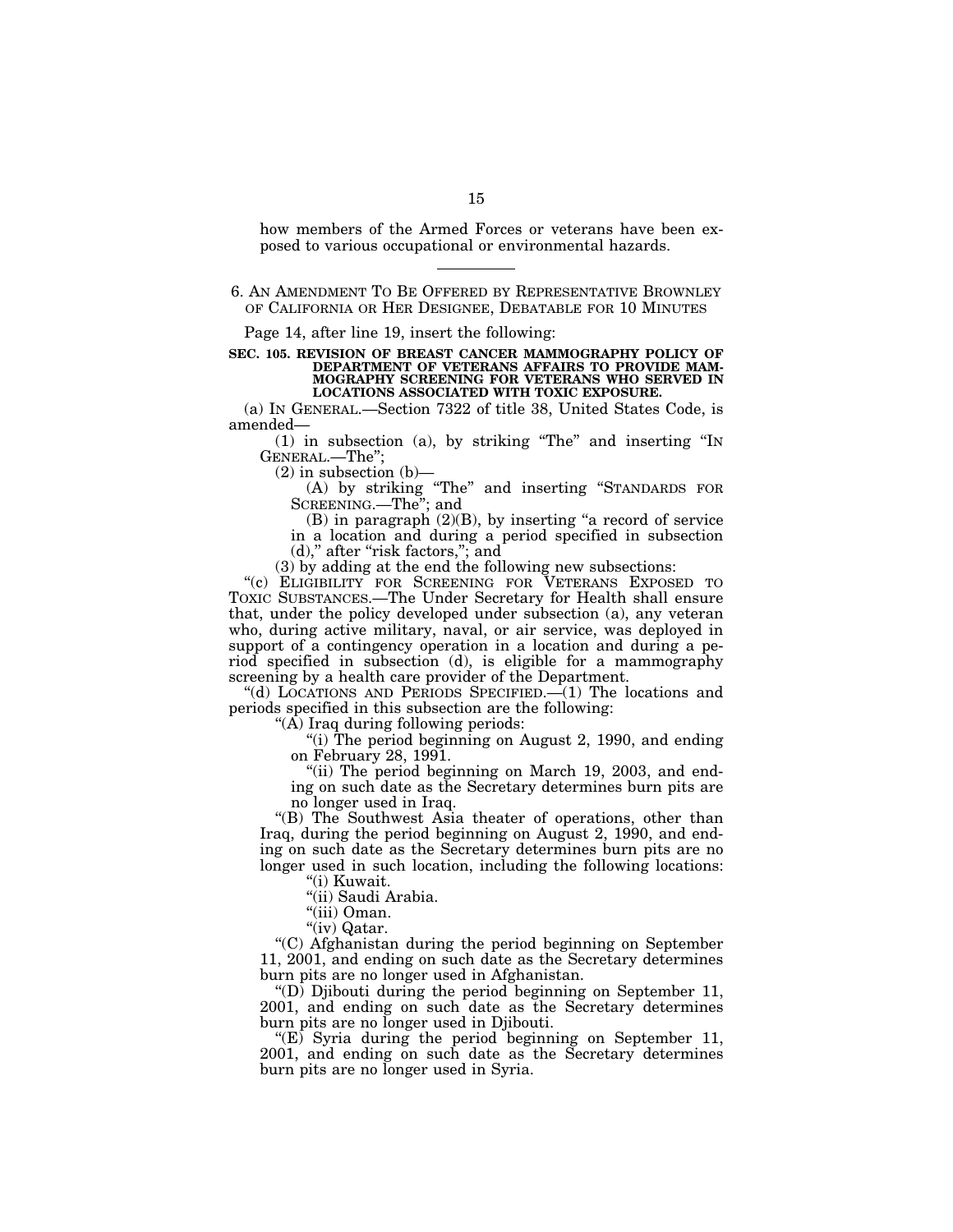$F(F)$  Jordan during the period beginning on September 11, 2001, and ending on such date as the Secretary determines burn pits are no longer used in Jordan.

" $(G)$  Egypt during the period beginning on September 11, 2001, and ending on such date as the Secretary determines burn pits are no longer used in Egypt.

 $H$ ) Lebanon during the period beginning on September 11, 2001, and ending on such date as the Secretary determines burn pits are no longer used in Lebanon.

''(I) Yemen during the period beginning on September 11, 2001, and ending on such date as the Secretary determines burn pits are no longer used in Yemen.

 $\mathcal{L}(J)$  Such other locations and corresponding periods as set forth by the Airborne Hazards and Open Burn Pit Registry established under section 201 of the Dignified Burial and Other Veterans' Benefits Improvement Act of 2012 (Public Law 112– 260; 38 U.S.C. 527 note).

 $K(K)$  Such other locations and corresponding periods as the Secretary, in collaboration with the Secretary of Defense, may determine appropriate in a report submitted under paragraph (2).

"(2) Not later than two years after the date of the enactment of the Supporting Expanded Review for Veterans In Combat Environments Act of 2021, and not less frequently than once every two years thereafter, the Secretary of Veterans Affairs, in collaboration with the Secretary of Defense, shall submit to Congress a report specifying other locations and corresponding periods for purposes of paragraph (1)(K).

" $(3)$  A location under this subsection shall not include any body of water around or any airspace above such location.

" $(4)$  In this subsection, the term 'burn pit' means an area of land that is used for disposal of solid waste by burning in the outdoor air.''.

(b) REPORT ON BREAST CANCER RATES FOR VETERANS DEPLOYED TO CERTAIN AREAS.—Not later than two years after the date of the enactment of this Act, the Secretary of Veterans Affairs shall submit to the Committee on Veterans' Affairs of the Senate and the Committee on Veterans' Affairs of the House of Representatives a report that compares the rates of breast cancer among members of the Armed Forces deployed to the locations and during the periods specified in section 7322(d) of title 38, United States Code, as added by subsection (a), as compared to members of the Armed Forces who were not deployed to those locations during those periods and to the civilian population.

Page 61, after line 20, insert the following:

(c) VETERANS ORGANIZATIONS.—To the extent practicable, the Secretary shall share with national veterans service organizations and other veterans groups, including such organizations and groups that improve access by veterans to health care and benefits,

<sup>7.</sup> AN AMENDMENT TO BE OFFERED BY REPRESENTATIVE CART-WRIGHT OF PENNSYLVANIA OR HIS DESIGNEE, DEBATABLE FOR 10 MINUTES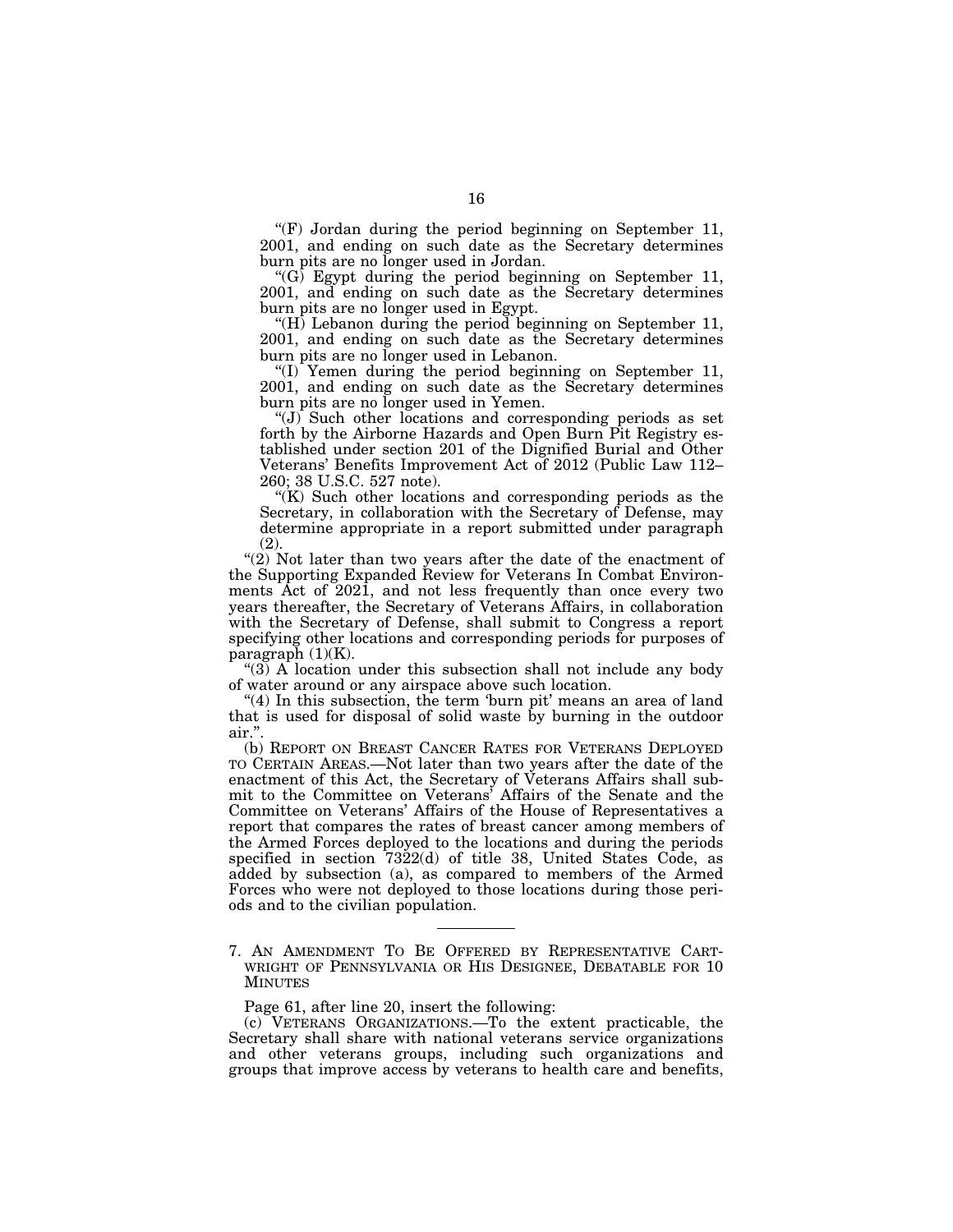the list of resources under subsection (a) and the outreach program under subsection (b).

Page 15, line 2, insert "and Other Matters" after "Service". Page 17, after line 6, insert the following new section:

#### **SEC. 112. AUTHORIZATION PERIOD FOR EMERGENCY TREATMENT IN NON-DEPARTMENT OF VETERANS AFFAIRS MEDICAL FA-CILITIES.**

Section  $1703(a)(3)$  of title 38, United States Code, is amended— (1) by striking ''A covered veteran'' and inserting ''(A) Except as provided by subparagraph (B), a covered veteran''; and

(2) by adding at the end the following new subparagraph:

"(B) In the case of an emergency which existed at the time of admission of a covered veteran to a health care provider, the Secretary shall deem the care or services received by the veteran during such admission to be authorized under subparagraph (A) if the covered veteran (or an individual acting on behalf of the covered veteran) makes an application for such authorization during the period following such admission that the Secretary determines appropriate for purposes of this paragraph, except such period may not be less than 96 hours.''.

9. AN AMENDMENT TO BE OFFERED BY REPRESENTATIVE GOLDEN OF MAINE OR HIS DESIGNEE, DEBATABLE FOR 10 MINUTES

Page 6, line 5, insert "(including mental health services and counseling)'' after ''hospital care''.

Page 6, line 11, insert "(including mental health services and counseling)'' after ''hospital care''.

Page 6, line 17, insert "(including mental health services and counseling)'' after ''hospital care''.

Page 50, line 14, insert "(including mental health services and counseling)'' after ''hospital care''.

10. AN AMENDMENT TO BE OFFERED BY REPRESENTATIVE GOTTHEIMER OF NEW JERSEY OR HIS DESIGNEE, DEBATABLE FOR 10 MINUTES

At the end of title V, insert the following:

### **SEC. 507. STUDY ON TOXIC EXPOSURE AND MENTAL HEALTH OUT-COMES.**

(a) STUDY REQUIRED.—The Secretary of the Department of Veterans Affairs shall enter into an agreement with the National Academies of Sciences, Engineering, and Medicine for the conduct of a study of veterans to assess possible relationships between toxic exposures experienced during service in the Armed Forces and mental health outcomes, including chronic multisymptom illness, traumatic brain injury, post-traumatic stress disorder, depression, psychosis, suicide attempts, and suicide deaths.

<sup>8.</sup> AN AMENDMENT TO BE OFFERED BY REPRESENTATIVE GIBBS OF OHIO OR HIS DESIGNEE, DEBATABLE FOR 10 MINUTES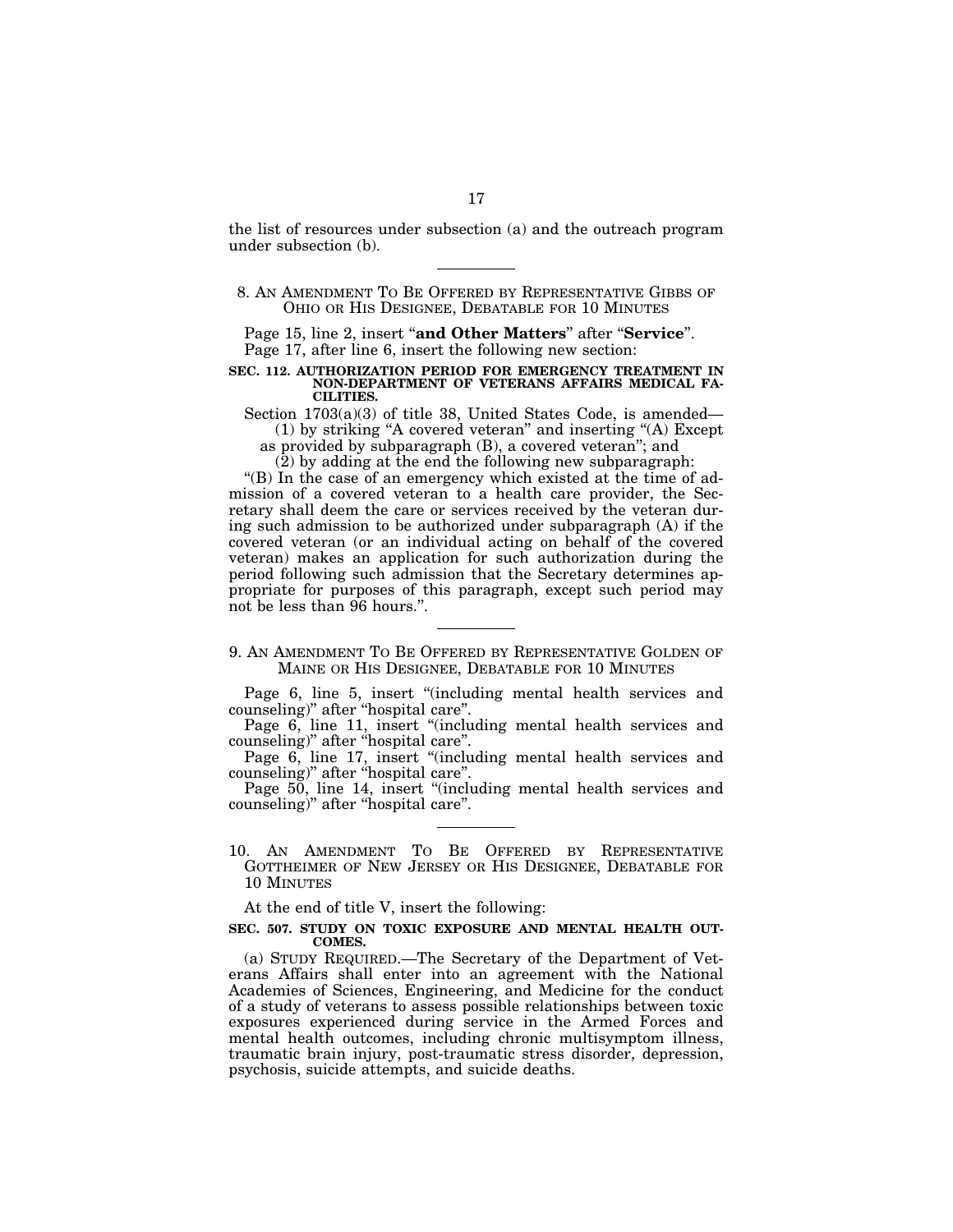(b) ELEMENTS.—For each veteran included in the study under subsection (a), the following information shall be collected and assessed:

(1) Age.

(2) Gender.

(3) Race and ethnicity.

(4) Period and length of service in the Armed Forces.

(5) History of toxic exposure during service in the Armed Forces.

(6) Any diagnosis of chronic multisymptom illness.

(7) Any diagnosis of a mental health or cognitive disorder.

(8) Any history of suicide attempt or suidcidality.

(9) If the veteran died by suicide.

(c) REPORT.—Not later than two years after the date after the enactment of this Act, the Secretary shall submit to the Committees on Veterans' Affairs of the Senate and House of Representatives a report containing the findings of the study conducted under subsection (a).

11. AN AMENDMENT TO BE OFFERED BY REPRESENTATIVE GOTTHEIMER OF NEW JERSEY OR HIS DESIGNEE, DEBATABLE FOR 10 MINUTES

Page 61, line 20, insert after the period the following: "Information distributed under the outreach program shall be treated as a fact sheet of the Department of Veterans Affairs for purposes of making the information available in multiple languages pursuant to section 2 of the Veterans and Family Information Act (Public Law 117–62; 38 U.S.C. 6303 note).''.

12. AN AMENDMENT TO BE OFFERED BY REPRESENTATIVE HARTZLER OF MISSOURI OR HER DESIGNEE, DEBATABLE FOR 10 MINUTES

Add at the end of title VII the following new sections:

# SEC. 7\_\_\_\_. NON-APPLICABILITY OF NON-DEPARTMENT OF VETERANS<br>AFFAIRS COVENANTS NOT TO COMPETE TO APPOINT-**MENT OF VETERANS HEALTH ADMINISTRATION PER-SONNEL.**

(a) IN GENERAL.—Subchapter I of chapter 74 of title 38, United States Code, is amended by adding at the end the following new section:

# **''§ 7414. Effect of non-Department covenants not to compete**

''(a) NON-APPLICABILITY.—Except as provided in subsection (b), in the case of an individual who is an applicant for appointment to a position in the Veterans Health Administration described in section 7401 of this title, any covenant not to compete into which the individual has entered with a non-Department facility or party shall have no force or effect with respect to the appointment of the individual to such a position.

''(b) SERVICE OBLIGATION.—(1) Any individual who is appointed to such a position in the Veterans Health Administration shall, as a condition of such appointment, agree to provide clinical services at a Department medical facility for the duration of the period described in paragraph (2).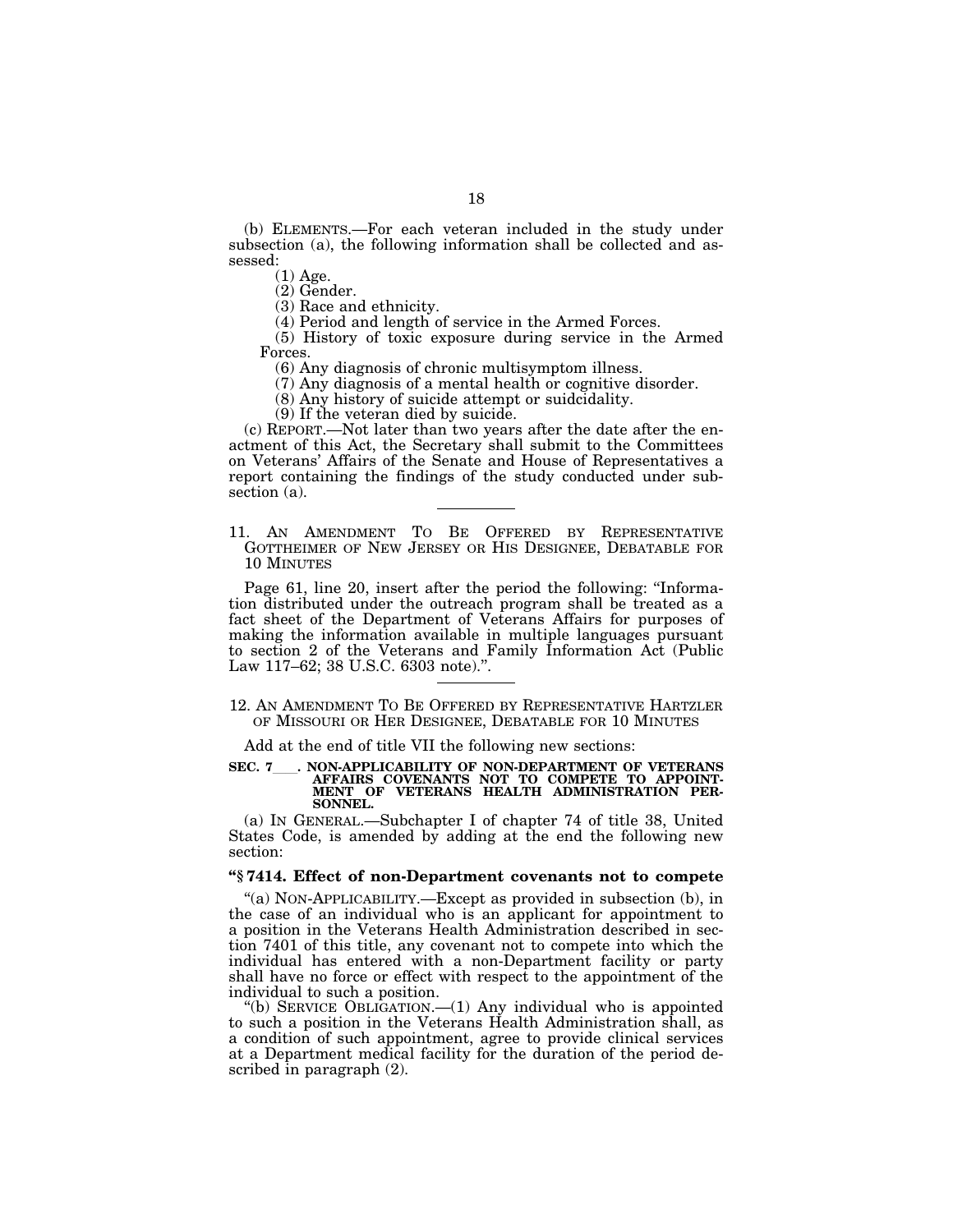" $(2)$  The period described in this paragraph is the period that begins on the date on which an individual is appointed to such a position and ends on the latter of the following dates:

"(A) The date that is one year after such date of appointment.

''(B) The date of the termination of any covenant not to compete entered into between the individual and a non-Department facility or party.

"(3) The Secretary may waive the requirement under paragraph (1) with respect to an individual at the discretion of the Secretary.

''(c) TERMINATION OF DEPARTMENT EMPLOYMENT.—In the case of an individual who is appointed to such a position in the Veterans Health Administration who has entered into a covenant not to compete that is rendered non-applicable pursuant to subsection (a), if the individual's employment at the Veterans Health Administration is terminated for any reason before the specified termination date of such covenant, subsection (a) shall not apply with respect to such covenant after the date of the termination of the individual's employment at the Veterans Health Administration.

"(d) COVENANT NOT TO COMPETE.—In this section, the term 'covenant not to compete' means an agreement—

''(1) between an employee and employer or a contractor and principal that restricts such employee or contractor from performing—

''(A) any work for another employer for a specified period of time;

''(B) any work in a specified geographical area; or

''(C) work for another employer performing work that is similar to the work such employee or contractor performed for the employer or principal, included as a party to the agreement; and

" $(2)$  that is entered into after the date of enactment of this Act.''.

(b) CLERICAL AMENDMENT.—The table of sections at the beginning of such chapter is amended by inserting after the item relating to section 7413 the following new item:

''7414. Effect of non-Department covenants not to compete.''.

# **SEC. 7**ll**. RECRUITMENT OF PHYSICIANS ON A CONTINGENT BASIS PRIOR TO COMPLETION OF TRAINING REQUIREMENTS.**

Section 7402 of title 38, United States Code, is amended—

 $(1)$  in subsection  $(b)(1)$ 

(A) in the matter preceding subparagraph (A) by inserting ''or to be offered an appointment to such position on a contingent basis under subsection (h)" after "position"; and

(B) by striking subparagraph (B) and inserting the following:

''(B)(i) have completed a residency leading to board eligibility in a specialty, satisfactory to the Secretary; or

"(ii) with respect to an offer for an appointment on a contingent basis under subsection (h), complete such a residency by not later than two years after the date of such offer; and''; and (2) by adding at the end the following new subsection:

" $(h)(1)$  The Secretary may appoint an individual under subsection  $(b)(1)$  on a contingent basis in accordance with this subsection if the Secretary reasonably anticipated that the individual will have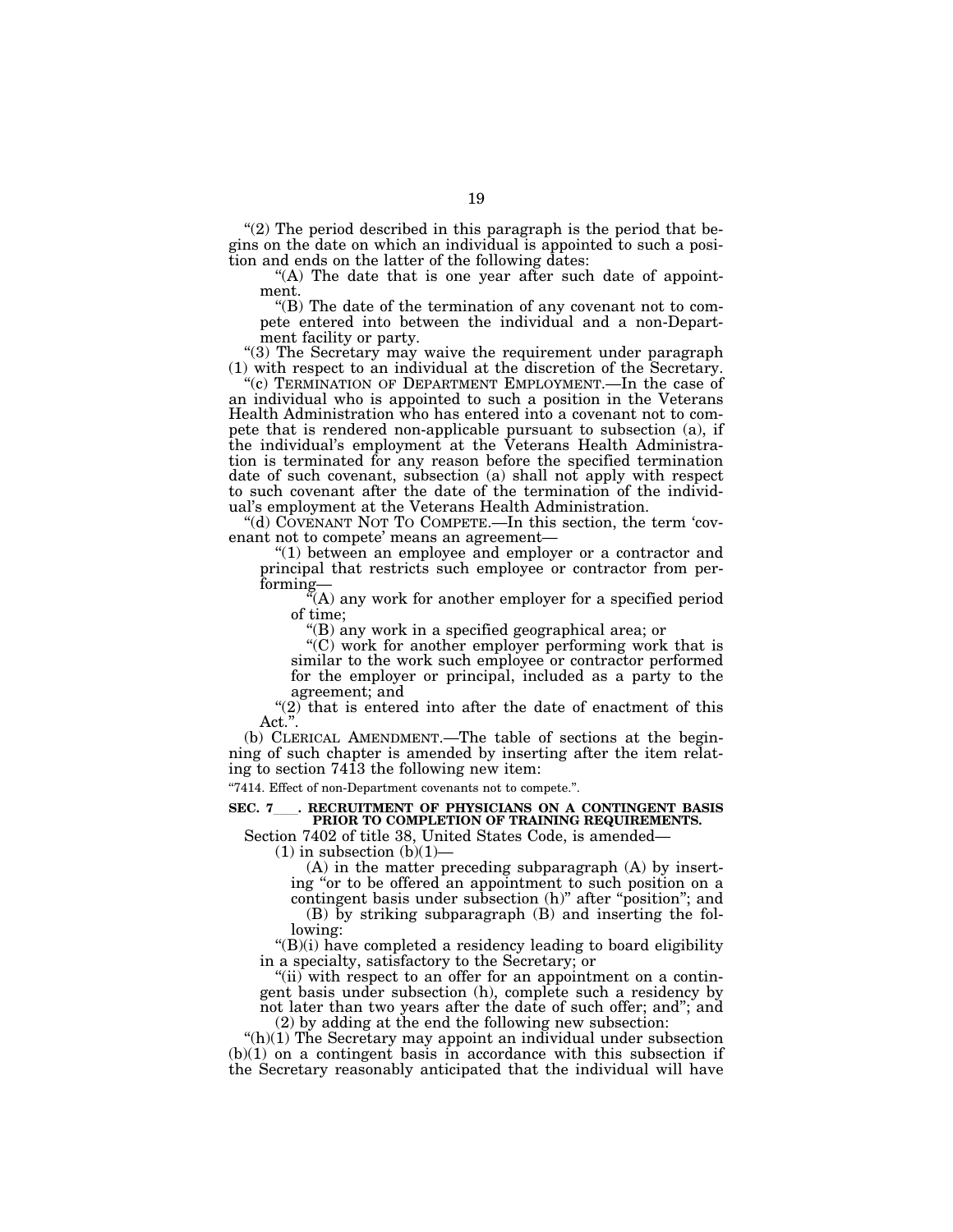completed the requirements for appointment under such subsection  $(b)(1)$  by not later than two years after the date on which the individual is so appointed.

 $(2)$  An individual who is appointed to a position on a contingent basis under paragraph (1) shall be appointed to such position on a permanent basis if, by not later than two years after the date of the contingent appointment, the individual completes all the requirements for appointment under subsection  $(b)(1)$ .

''(3) An individual who is appointed on a contingent basis under paragraph (1) who fails to complete the requirements for appointment under subsection  $(b)(1)$  by not later than two years after the date on which the individual is so appointed may not be appointed to such position on a permanent basis.''.

# 13. AN AMENDMENT TO BE OFFERED BY REPRESENTATIVE JACKSON LEE OF TEXAS OR HER DESIGNEE, DEBATABLE FOR 10 MINUTES

Page 74, after line 19, insert the following new subsection:

(c) REPORT ON NATIONAL GUARD USE OF ILER.—Not later than one year after the date of the enactment of this Act, the Secretary of Defense shall submit to the appropriate committees of Congress a report on the feasibility of modifying the Individual Longitudinal Exposure Record to ensure that a member of the National Guard who is deployed in the United States in connection with a natural disaster, without regard to duty status (including any duty under title 10 or title 32, United States Code, or State active duty), may record information regarding a suspected exposure by the member to toxic substances during such deployment.

# 14. AN AMENDMENT TO BE OFFERED BY REPRESENTATIVE LEVIN OF MICHIGAN OR HIS DESIGNEE, DEBATABLE FOR 10 MINUTES

Page 19, line 11, insert ", including mental and physical health" after ''individual''.

15. AN AMENDMENT TO BE OFFERED BY REPRESENTATIVE LEVIN OF CALIFORNIA OR HIS DESIGNEE, DEBATABLE FOR 10 MINUTES

Add at the end of title VII the following new section:

# **SEC. 7**ll**. AUTHORITY FOR SECRETARY OF VETERANS AFFAIRS TO AWARD GRANTS TO STATES TO IMPROVE OUTREACH TO VETERANS.**

(a) IN GENERAL.—Chapter 63 of title 38, United States Code, is amended—

(1) by redesignating sections 6307 and 6308 and sections 6308 and 6309, respectively; and

(2) by inserting after section 6306 the following new section 6307:

# **''§ 6307. Grants to States to improve outreach to veterans**

''(a) PURPOSE.—It is the purpose of this section to provide for assistance by the Secretary to States to carry out programs that—

 $''(1)$  improve outreach and assistance to veterans and the spouses, children, and parents of veterans, to ensure that such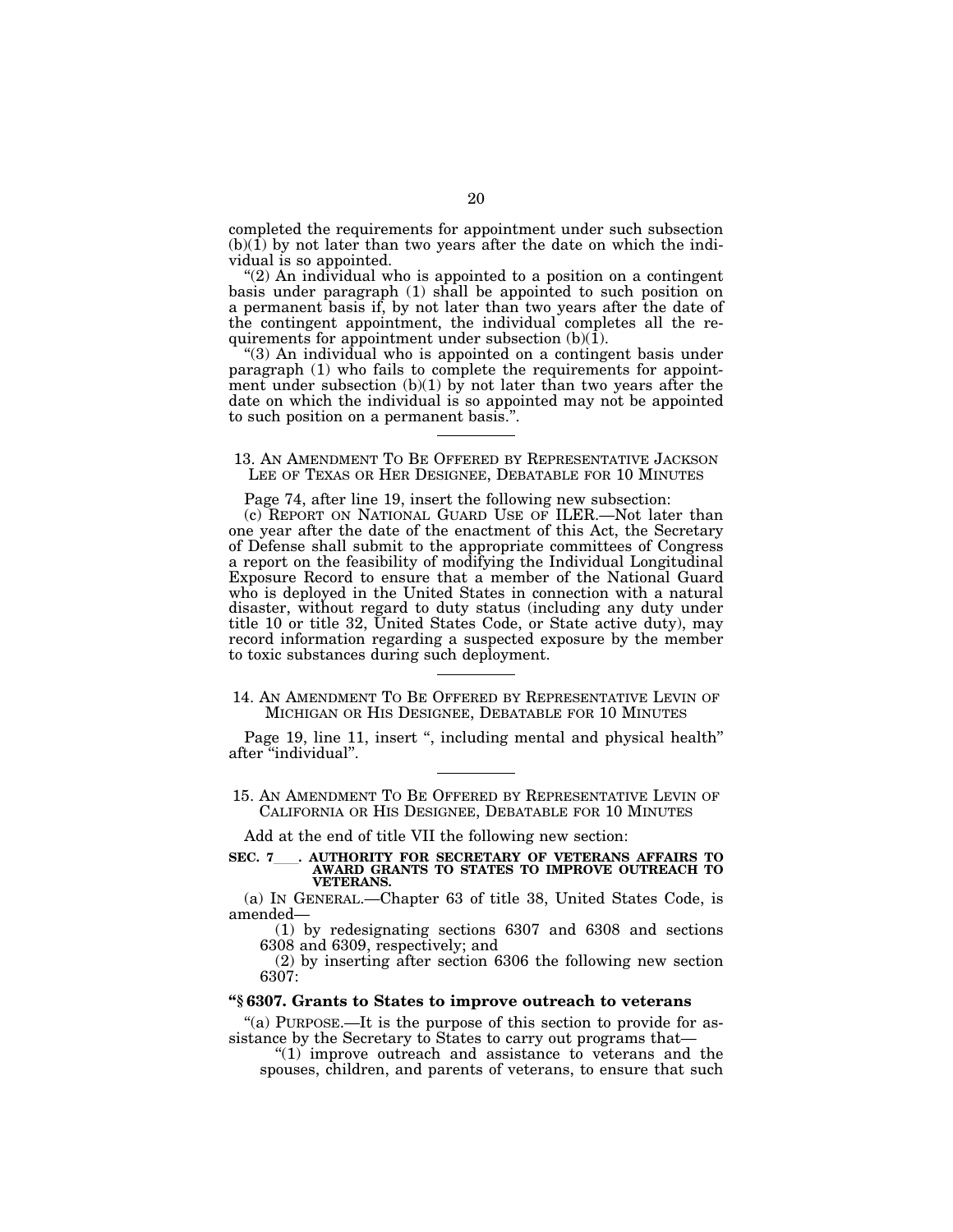individuals are fully informed about any veterans and veterans-related benefits and programs (including State veterans programs) for which they may be eligible; and

 $\tilde{P}$ ) facilitate opportunities for such individuals to receive competent, qualified services in the preparation, presentation, and prosecution of veterans benefits claims.

''(b) AUTHORITY.—The Secretary may award grants to States—

''(1) to carry out, coordinate, improve, or otherwise enhance outreach activities;

 $''(2)$  to increase the number of county or tribal veterans service officers serving in the State by hiring new, additional such officers; or

''(3) to expand, carry out, coordinate, improve, or otherwise enhance existing programs, activities, and services of the State's existing organization that has been recognized by the Department of Veterans Affairs pursuant to section 5902, in the preparation, presentation, and prosecution of claims for veterans benefits through representatives who hold positions as county or Tribal veterans service officers.

"(c) APPLICATION. $-(1)$  To be eligible for a grant under this section, a State shall submit to the Secretary an application therefor at such time, in such manner, and containing such information as the Secretary may require.

 $''(2)$  Each application submitted under paragraph  $(1)$  shall include the following:

''(A) A detailed plan for the use of the grant.

''(B) A description of the programs through which the State will meet the outcome measures developed by the Secretary under subsection (i).

''(C) A description of how the State will distribute grant amounts equitably among counties (or Tribal lands, as the case may be) with varying levels of urbanization.

''(D) A plan for how the grant will be used to meet the unique needs of American Indian or Alaska Native veterans, elderly veterans, women veterans, and veterans from other underserved communities.

''(d) DISTRIBUTION.—The Secretary shall seek to ensure that grants awarded under this section are equitably distributed among States with varying levels of urbanization.

''(e) PRIORITY.—The Secretary shall prioritize awarding grants under this section that will serve the following areas:

" $(1)$  Areas with a critical shortage of county or tribal veterans service officers.

''(2) Areas with high rates of—

''(A) suicide among veterans; or

''(B) referrals to the Veterans Crisis Line.

"(f) USE OF COUNTY OR TRIBAL VETERANS SERVICE OFFICERS.— A State that receives a grant under this section to carry out an activity described in subsection (b)(1) shall carry out the activity through—

 $f''(1)$  a county or Tribal veterans service officer of the State; or

" $(2)$  if the State does not have a county or tribal veterans service officer, or if the county or Tribal veterans service officers of the State cover only a portion of that State, an appro-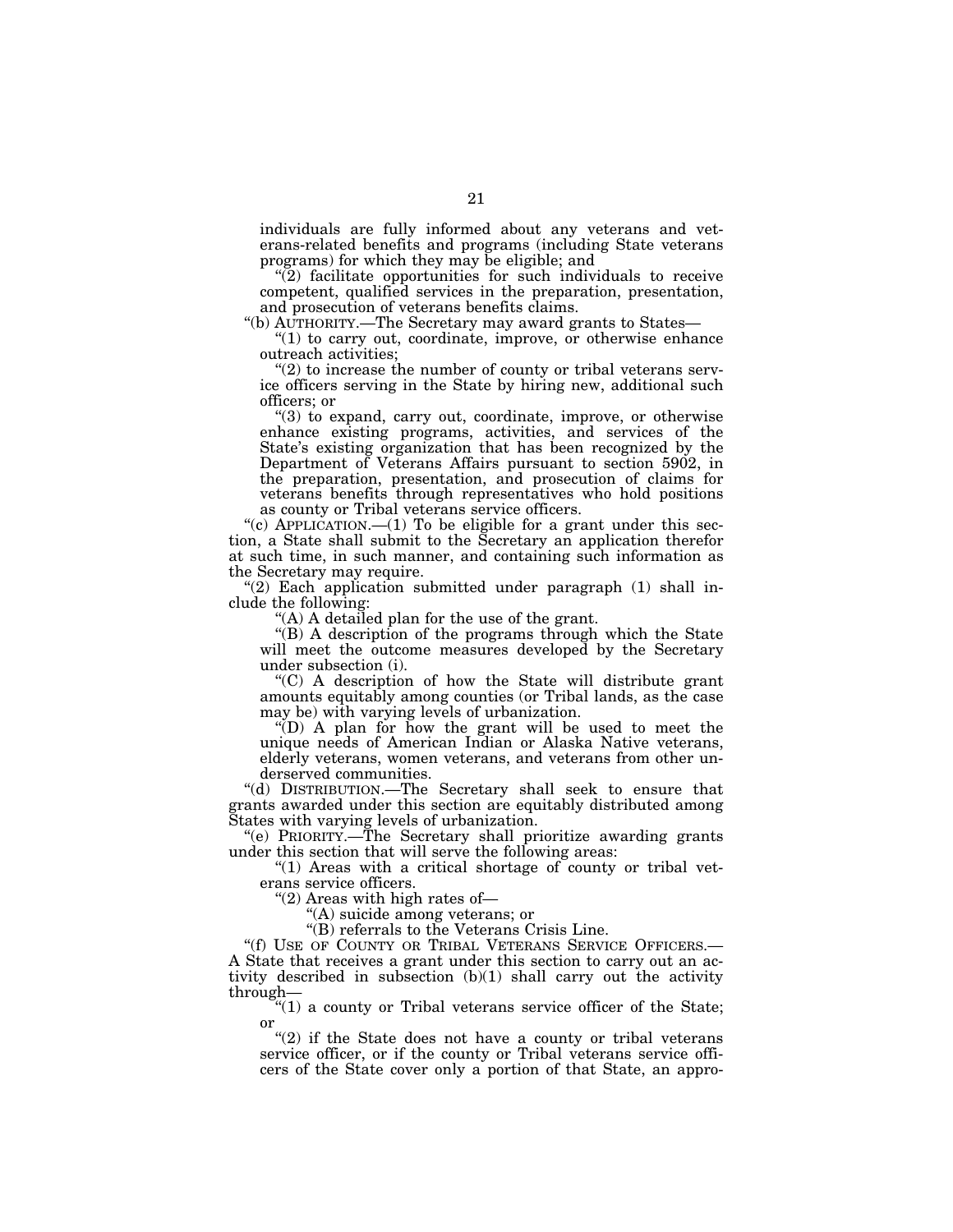priate entity of a State, local, or Tribal government, or another publicly funded entity, as determined by the Secretary.

"(g) REQUIRED ACTIVITIES.—Any grant awarded under this section shall be used—

 $"(1)$  to expand existing programs, activities, and services;

"(2) to hire and maintain new, additional county or Tribal veterans service officers; or

''(3) for travel and transportation to facilitate carrying out paragraph  $(1)$  or  $(2)$ .

''(h) OTHER PERMISSIBLE ACTIVITIES.—A grant under this section may be used to provide education and training, including on-thejob training, for State, county, local, and tribal government employees who provide (or when trained will provide) veterans outreach services in order for those employees to obtain and maintain accreditation in accordance with procedures approved by the Secretary.

"(i) OUTCOME MEASURES.—(1) The Secretary shall develop and provide to each State that receives a grant under this section written guidance on the following:

'(A) Outcome measures.

''(B) Policies of the Department.

" $(2)$  In developing outcome measures under paragraph  $(1)$ , the Secretary shall consider the following goals:

"(A) Increasing the use of veterans and veterans-related benefits, particularly among vulnerable populations.

''(B) Increasing the number of county and tribal veterans service officers recognized by the Secretary for the representation of veterans under chapter 59 of this title.

''(j) TRACKING REQUIREMENTS.—(1) With respect to each grant awarded under this section, the Secretary shall track the use of veterans benefits among the population served by the grant, including the average period of time between the date on which a veteran or other eligible claimant applies for such a benefit and the date on which the veteran or other eligible claimant receives the benefit, disaggregated by type of benefit.

" $(2)$  Not less frequently than annually during the life of the grant program established under this section, the Secretary shall submit to Congress a report on—

 $\tilde{f}(A)$  the information tracked under paragraph (1);

''(B) how the grants awarded under this section serve the unique needs of American Indian or Alaska Native veterans, elderly veterans, women veterans, and veterans from other underserved communities; and

''(C) other information provided by States pursuant to the grant reporting requirements.

"(K) PERFORMANCE REVIEW.—(1) The Secretary shall—

"(A) review the performance of each State that receives a grant under this section; and

''(B) make information regarding such performance publicly available.

''(l) REMEDIATION PLAN.—(1) In the case of a State that receives a grant under this section and does not meet the outcome measures developed by the Secretary under subsection (i), the Secretary shall require the State to submit a remediation plan under which the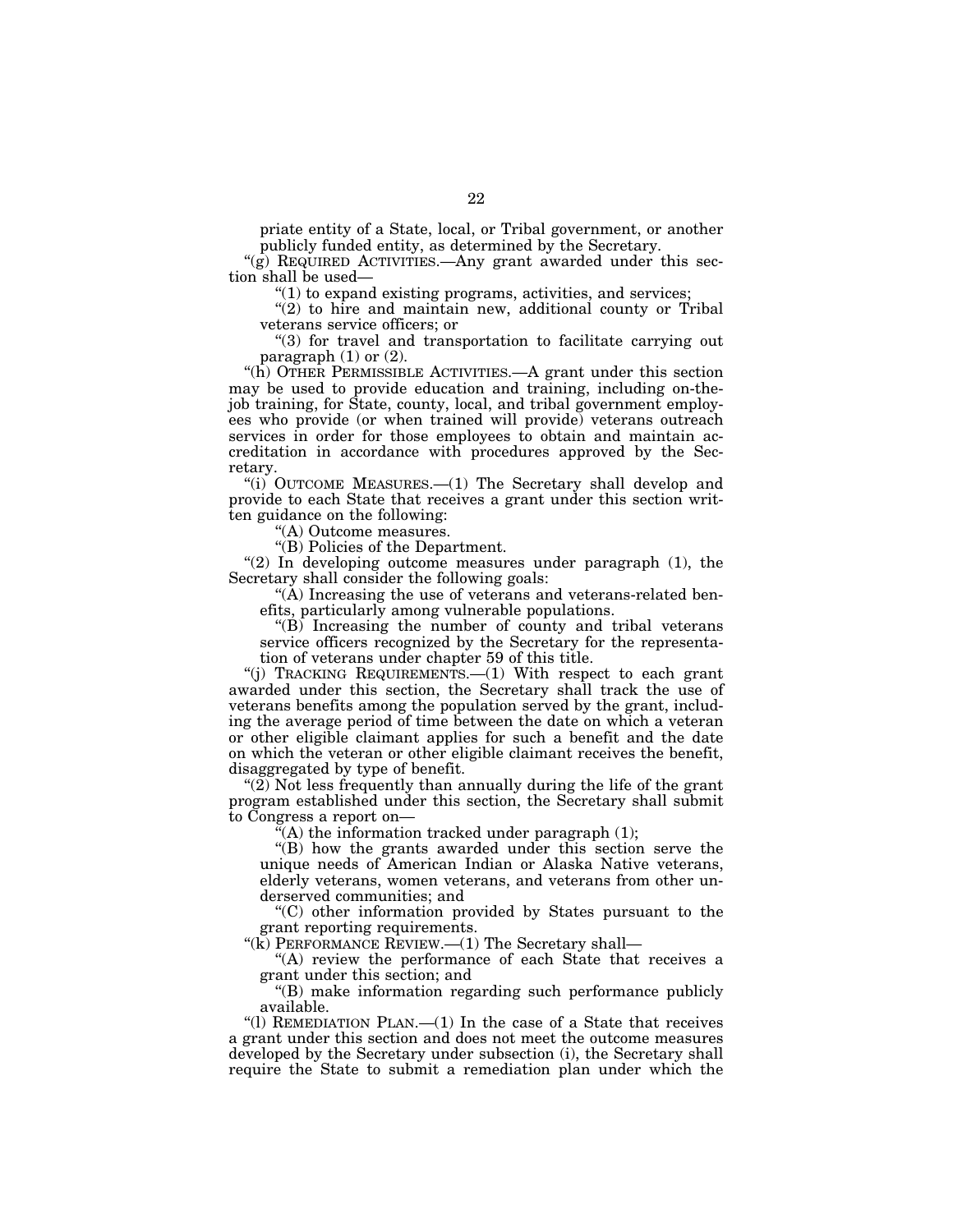State shall describe how and when it plans to meet such outcome measures.

''(2) The Secretary may not award a subsequent grant under this section to a State described in paragraph (1) unless the Secretary approves the remediation plan submitted by the State.

''(m) MAXIMUM AMOUNT.—The amount of a grant awarded under this section may not exceed 10 percent of amounts made available for grants under this section for the fiscal year in which the grant is awarded.

"(n) SUPPLEMENT, NOT SUPPLANT.- Any grant awarded under this section shall be used to supplement and not supplant State and local funding that is otherwise available.

''(o) AUTHORIZATION OF APPROPRIATIONS.—There is authorized to be appropriated to the Secretary for each of fiscal years 2023 through 2027, \$50,000,000 to carry out this section.

''(p) DEFINITIONS.—In this section:

" $(1)$  The term 'county or tribal veterans service officer' includes a local equivalent veterans service officer.

"(2) The term 'State' includes each Indian Tribe, the District of Columbia, the Commonwealth of Puerto Rico, the Commonwealth of the Northern Mariana Islands, and any territory or possession of the United States.

"(3) The term 'Veterans Crisis Line' means the toll-free hotline for veterans established under section 1720F(h) of this title.''.

(b) CLERICAL AMENDMENT.—The table of sections at the beginning of chapter 63 of such title is amended by striking the items relating to sections 6307 and 6308 and inserting the following new items:

''6307. Grants to States to improve outreach to veterans.

''6308. Outreach for eligible dependents.

''6309. Biennial report to Congress.''.

(c) AUTHORIZATION OF ADDITIONAL FULL-TIME EQUIVALENT EM-PLOYEE.—During fiscal years 2023 through 2027, the Secretary of Veterans Affairs may hire an additional full-time equivalent employee in the Office of the General Counsel of the Department of Veterans Affairs, as compared to the number of full-time equivalent employees that would otherwise be authorized for such office, to carry out duties under the accreditation, discipline, and fees program.

16. AN AMENDMENT TO BE OFFERED BY REPRESENTATIVE NEWMAN OF ILLINOIS OR HER DESIGNEE, DEBATABLE FOR 10 MINUTES

Add at the end of title VII the following new section:

**SEC. 7**ll**. STUDY AND REPORT ON HERBICIDE AGENT EXPOSURE IN PANAMA CANAL ZONE.** 

(a) STUDY.—The Secretary of Defense shall conduct a study on the exposure of members of the Armed Forces to herbicide agents, including Agent Orange and Agent Purple, in the Panama Canal Zone during the period beginning on January 1, 1958, and ending on December 31, 1999.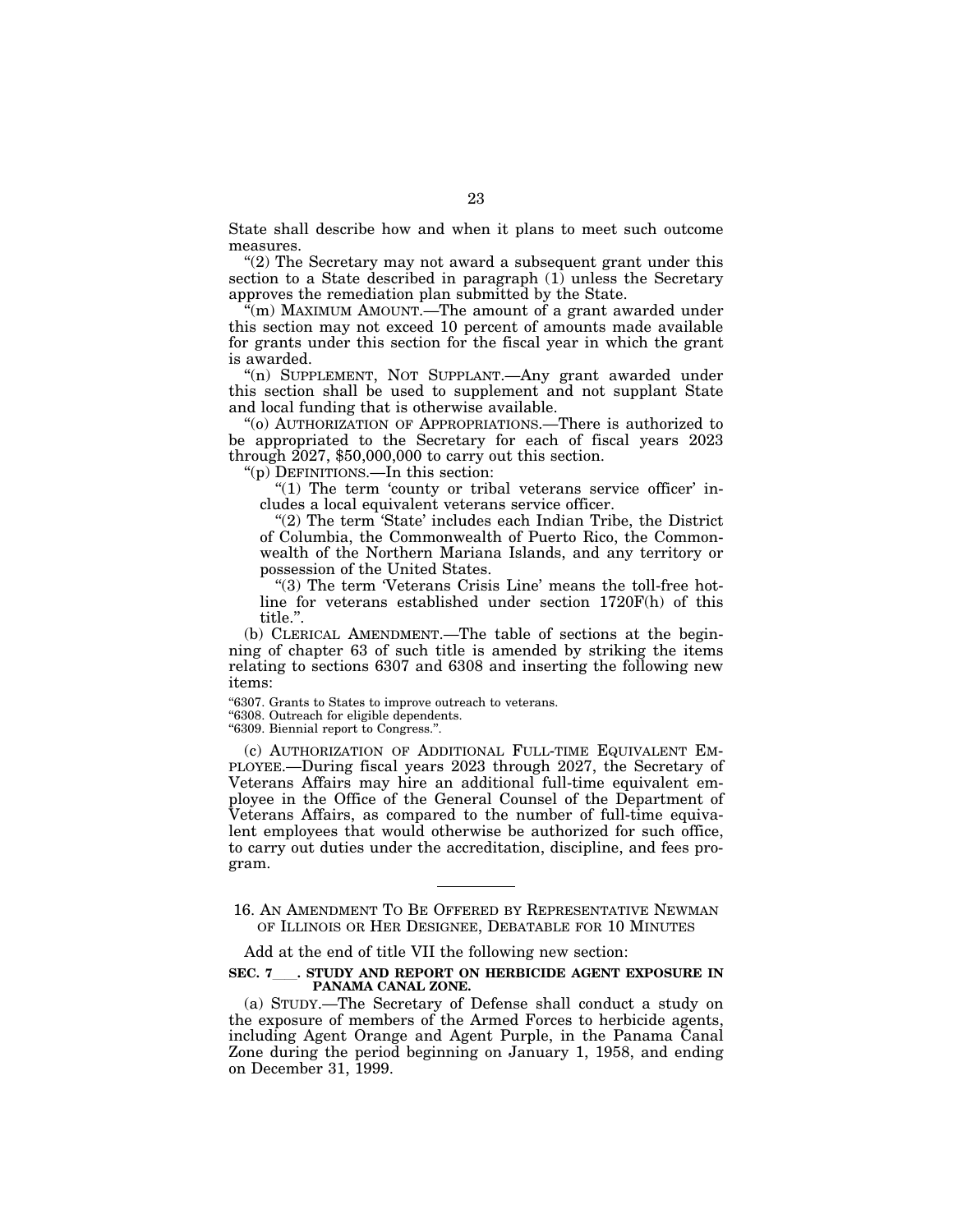(b) REPORT.—Not later than one year after the date of the enactment of this Act, the Secretary shall submit to Congress a report on the study conducted under subsection (a).

17. AN AMENDMENT TO BE OFFERED BY REPRESENTATIVE PAPPAS OF NEW HAMPSHIRE OR HIS DESIGNEE, DEBATABLE FOR 10 MINUTES

Page 65, after line 22, insert the following:

## **SEC. 605. GUIDELINES FOR ACTIVE DUTY MILITARY ON POTENTIAL RISKS AND PREVENTION OF TOXIC EXPOSURES.**

Not later than 90 days after the date of the enactment of this Act, the Secretary of Defense and the Secretary of Veterans Affairs shall jointly coordinate and establish guidelines to be used during training of members of the Armed Forces serving on active duty to provide the members awareness of the potential risks of toxic exposures and ways to prevent being exposed during combat.

18. AN AMENDMENT TO BE OFFERED BY REPRESENTATIVE PLASKETT OF VIRGIN ISLANDS OR HER DESIGNEE, DEBATABLE FOR 10 MINUTES

At the end of title V, add the following:

### **SEC. 506. STUDY ON VETERANS IN TERRITORIES OF THE UNITED STATES.**

(a) GAO STUDY.— (1) IN GENERAL.—The Comptroller General of the United States shall conduct a study on the state of access and barriers to benefits and services furnished under laws administered by the Secretary of Veterans Affairs to veterans in Territories of the United States, including deficits in the availability and accessibility of such benefits and services compared to veterans elsewhere in the United States.

(2) ELEMENTS.—The study under paragraph (1) shall include—

(A) the number of veterans in each Territory of the United States;

(B) the number of veterans in each Territory who are enrolled in the system of annual patient enrollment of the Department of Veterans Affairs under section 1705(a) of title 38, United States Code;

(C) the number of veterans in each Territory who are eligible for services under section 1710 of such title but who are not enrolled as described in subparagraph (B);

(D) a detailed description of obstacles facing veterans in each Territory in accessing health care services, including those involving the availability of such services to veterans in the Territory in which the veterans reside, and the distance required of veterans to journey to receive services at a regional medical center of the Veterans Health Administration, a community-based outpatient clinic, or other fullservice medical facility of the Department, or death center, respectively;

(E) a detailed description of obstacles facing veterans in each Territory in accessing readjustment counseling services, including those involving the availability of such serv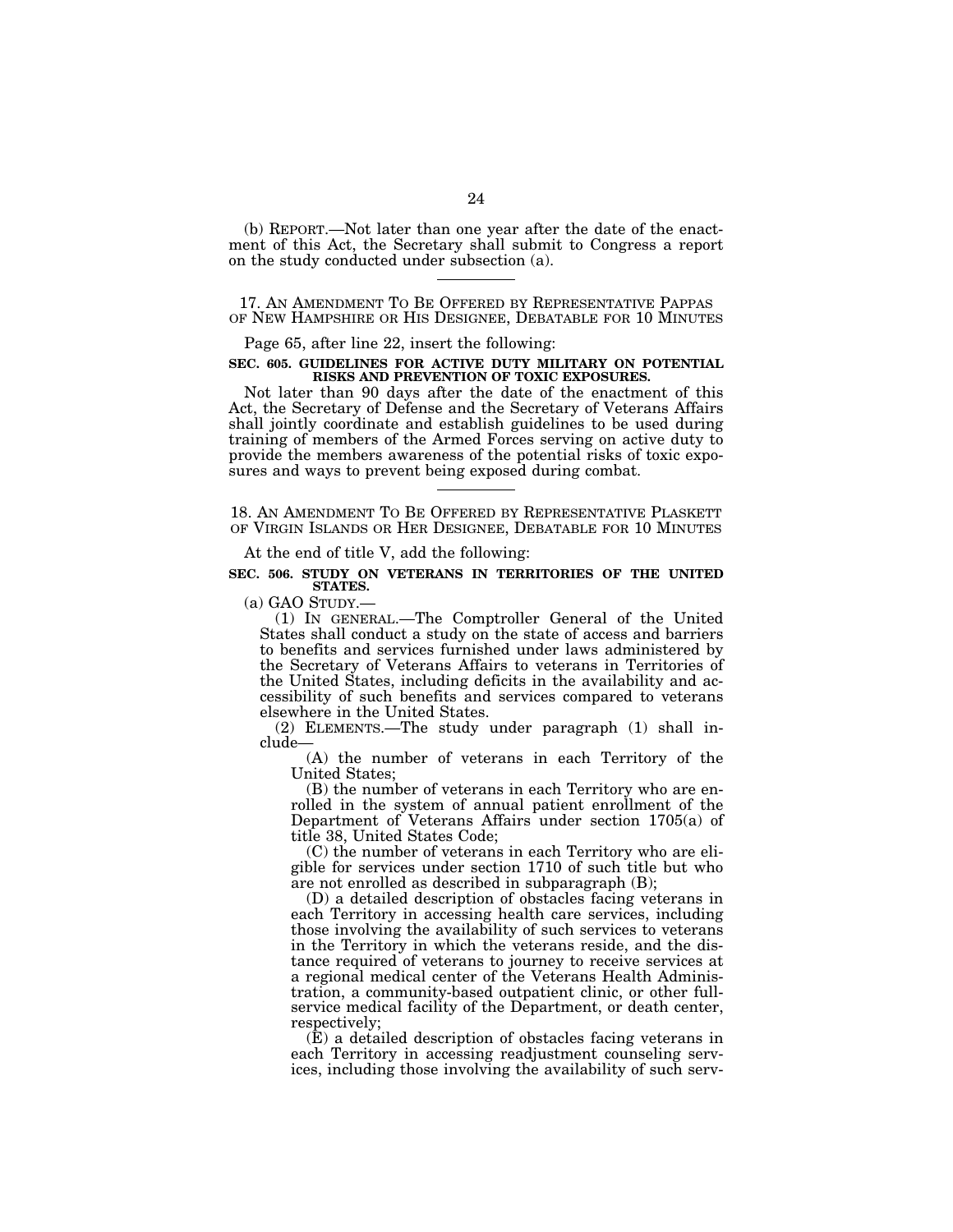ices to veterans in the Territory in which the veterans reside, and the distance required of veterans to journey to receive services at a readjustment counseling services center of the Department;

(F) a detailed description of obstacles facing veterans in each Territory in accessing other veterans benefits, including those involving the availability of benefits and services to veterans in the Territory in which the veterans reside, and the distance required of the veterans to journey to the nearest office of the Veterans Benefits Administration;

(G) an analysis of the staffing and recordkeeping levels and quality of the offices of the Department charged with serving veterans in the Territories, including the availability of the full- and part-time staff of each office to the veterans they are charged with serving, and the continuity of care provided by such staff to such veterans;

(H) an analysis of the availability of the Veterans Community Care Program established under section 1703 of title 38, United States Code, to veterans in each Territory;

(I) an analysis of the economic and health consequences for veterans in each Territory resulting from obstacles to accessing adequate assistance and health care at facilities of the Department;

(J) an analysis of the access to assistance and health care provided to veterans in the aftermath of major disasters declared in each of the Territories since September 4, 2017; and

(K) recommendations for improving access of veterans in the Territories to benefits and services furnished by the Secretary, and reducing barriers and deficits in the availability and accessibility of such benefits and services compared to veterans elsewhere in the United States.

(b) REPORT.—Not later than one year after the date of the enactment of this Act, the Comptroller General of the United States shall submit to Congress a final report setting forth the results of the study conducted under subsection (a), including the recommendations developed under paragraph (2)(K) of such subsection.

(c) TERRITORY DEFINED.—In this section, the term ''Territory'' includes American Samoa, the Commonwealth of the Northern Marianas Islands, Guam, Puerto Rico, and the Virgin Islands.

19. AN AMENDMENT TO BE OFFERED BY REPRESENTATIVE PORTER OF CALIFORNIA OR HER DESIGNEE, DEBATABLE FOR 10 MINUTES

#### Add at the end of title V the following new section:

### **SEC. 507. DEPARTMENT OF VETERANS AFFAIRS PUBLIC WEBSITE FOR TOXIC EXPOSURE RESEARCH.**

(a) WEBSITE.—Not later than one year after the date of the enactment of this Act, the Secretary of Veterans Affairs shall establish, and maintain thereafter, a publically accessible internet website of the Department of Veterans Affairs that serves as a clearinghouse for the publication of all toxic exposure research carried out or funded by the executive branch of the Federal Government.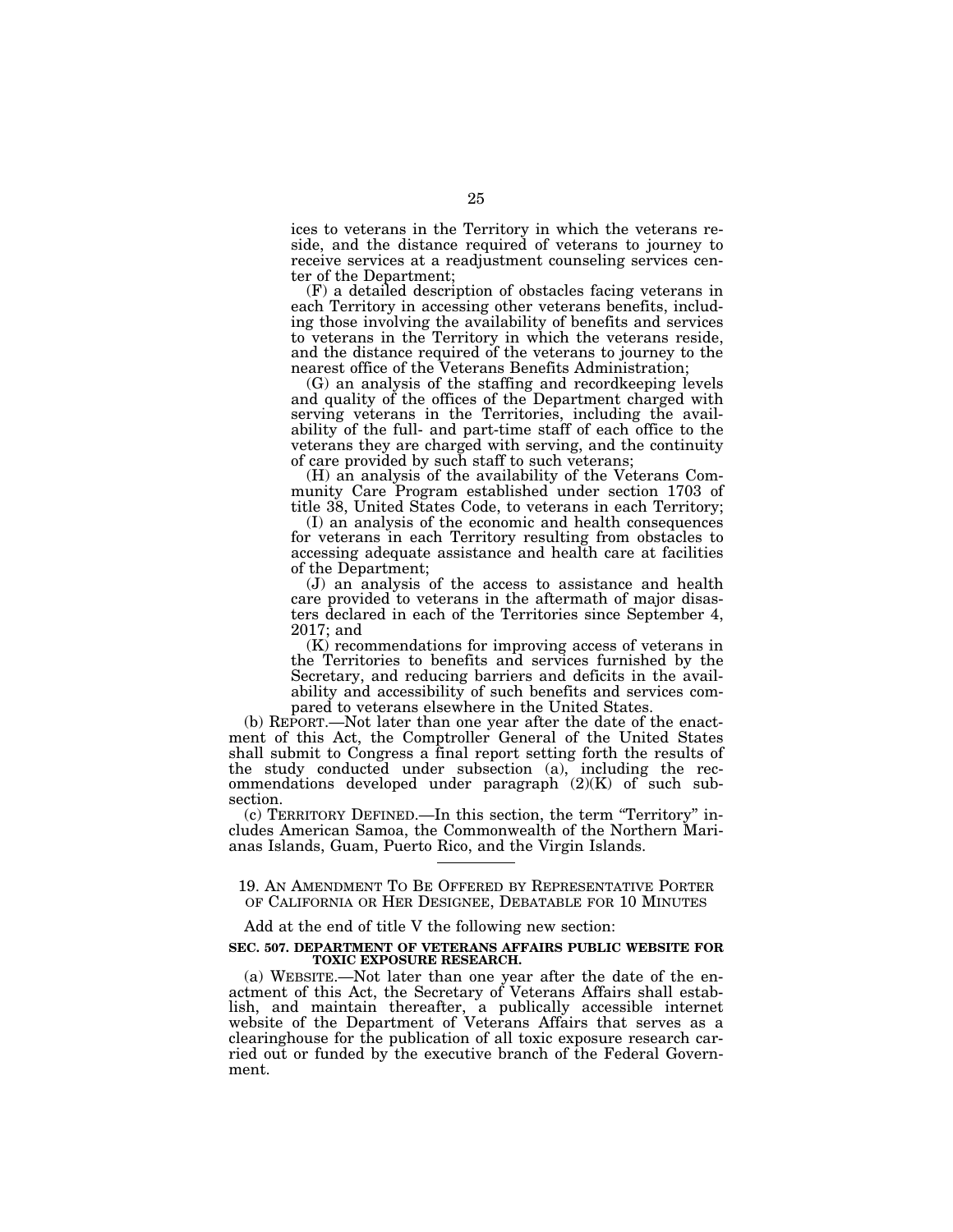(b) RELATION TO WAR RELATED ILLNESS AND INJURY STUDY CEN- TER.—The website developed and maintained under subsection (a) shall be housed under the website of the War Related Illness and Injury Study Center of the Department of Veterans Affairs, or successor center.

(c) COORDINATION.—In carrying out subsection (a), the Secretary shall coordinate with—

(1) the heads of each Federal department or agency carrying out or funding toxic exposure research;

(2) the War Related Illness and Injury Study Center of the Department of Veterans Affairs, or successor center; and

(3) any working group of the Department of Veterans Affairs or other similar entity responsible for coordinating toxic exposure research.

(d) DEFINITIONS.—In this section:

(1) The term ''toxic exposure'' has the meaning given that term in section 101 of title 38, United States Code, as added by section 102(b).

(2) The term ''toxic exposure research'' means research on the health consequences of toxic exposures experienced during service in the Armed Forces.

20. AN AMENDMENT TO BE OFFERED BY REPRESENTATIVE ROSS OF NORTH CAROLINA OR HER DESIGNEE, DEBATABLE FOR 10 MINUTES

Page 67, after line 10, insert the following:

(1) INITIAL REPORT.—Not later than one year after the date of the enactment of this Act, the Secretary of Defense shall submit to Congress a report regarding the following:

(A) Sources of PFAS on military installations other than AFFF.

(B) Any recommendation of the Secretary regarding whether to expand eligibility for the registry to individuals exposed to sources of PFAS described in subparagraph (A).

Page 67, line 11, strike "(1) INITIAL" and insert "(2) INTERIM".

Page 68, line 3, strike " $(2)$ " and insert " $(3)$ ".

Page 68, line 14, strike " $(3)$ " and insert " $(4)$ ".

21. AN AMENDMENT TO BE OFFERED BY REPRESENTATIVE RUIZ OF CALIFORNIA OR HIS DESIGNEE, DEBATABLE FOR 10 MINUTES

At the end of title VII, insert the following:

**SEC. 707. BUDGET INFORMATION FOR ALTERNATIVES TO BURN PITS.** 

The Secretary of Defense shall include in the budget submission of the President under section 1105(a) of title 31, United States Code, for each of fiscal years 2023 through 2027, a dedicated budget line item for incinerators and waste-to-energy waste disposal alternatives to burn pits.

22. AN AMENDMENT TO BE OFFERED BY REPRESENTATIVE RUIZ OF CALIFORNIA OR HIS DESIGNEE, DEBATABLE FOR 10 MINUTES

At the end of title VII, insert the following: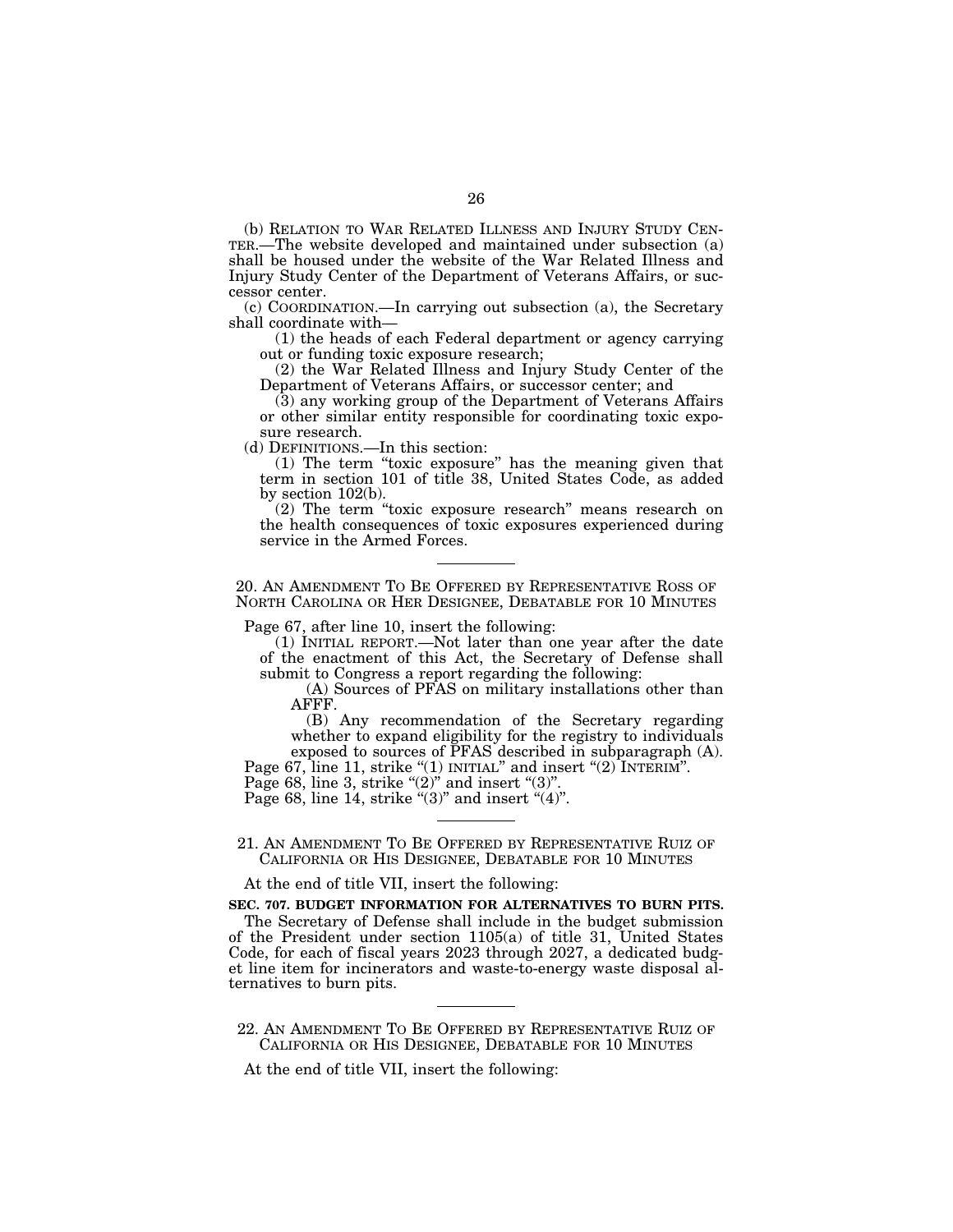**SEC. 707. BURN PIT REGISTRY UPDATES.** 

(a) INDIVIDUALS ELIGIBLE TO UPDATE.— (1) IN GENERAL.—Not later than 180 days after the date of the enactment of this Act, the Secretary of Veterans Affairs shall take actions necessary to ensure that the burn pit registry may be updated with the cause of death of a deceased registered individual by—

(A) an individual designated by such deceased registered individual; or

(B) if no such individual is designated, an immediate family member of such deceased registered individual.

(2) DESIGNATION.—The Secretary shall provide, with respect to the burn pit registry, a process by which a registered individual may make a designation for purposes of paragraph  $(1)(A)$ .

(b) DEFINITIONS.—In this section:

(1) The term ''burn pit registry'' means the registry established under section 201 of the Dignified Burial and Other Veterans' Benefits Improvement Act of 2012 (Public Law 112–260; 38 U.S.C. 527 note).

(2) The term ''immediate family member'', with respect to a deceased individual, means—

(A) the spouse, parent, brother, sister, or adult child of the individual;

(B) an adult person to whom the individual stands in loco parentis; or

(C) any other adult person—

(i) living in the household of the individual at the time of the death of the individual; and

(ii) related to the individual by blood or marriage.

(3) The term ''registered individual'' means an individual registered with the burn pit registry.

23. AN AMENDMENT TO BE OFFERED BY REPRESENTATIVE RYAN OF OHIO OR HIS DESIGNEE, DEBATABLE FOR 10 MINUTES

At the end of title VII, add the following:

## **SEC. 707. BURN PIT TRANSPARENCY.**

(a) SHORT TITLE.—This section may be cited as the ''SFC Heath Robinson Burn Pit Transparency Act''.

(b) NOTIFICATIONS AND REPORTS REGARDING REPORTED CASES OF BURN PIT EXPOSURE.— (1) QUARTERLY NOTIFICATIONS.— (A) IN GENERAL.—On a quarterly basis, the Secretary of

Veterans Affairs shall submit to the appropriate congressional committees a report on each reported case of burn pit exposure by a covered veteran reported during the previous quarter.

(B) ELEMENTS.—Each report submitted under subparagraph (A) shall include, with respect to each reported case of burn pit exposure of a covered veteran included in the report, the following:

(i) Notice of the case, including the medical facility at which the case was reported.

(ii) Notice of, as available—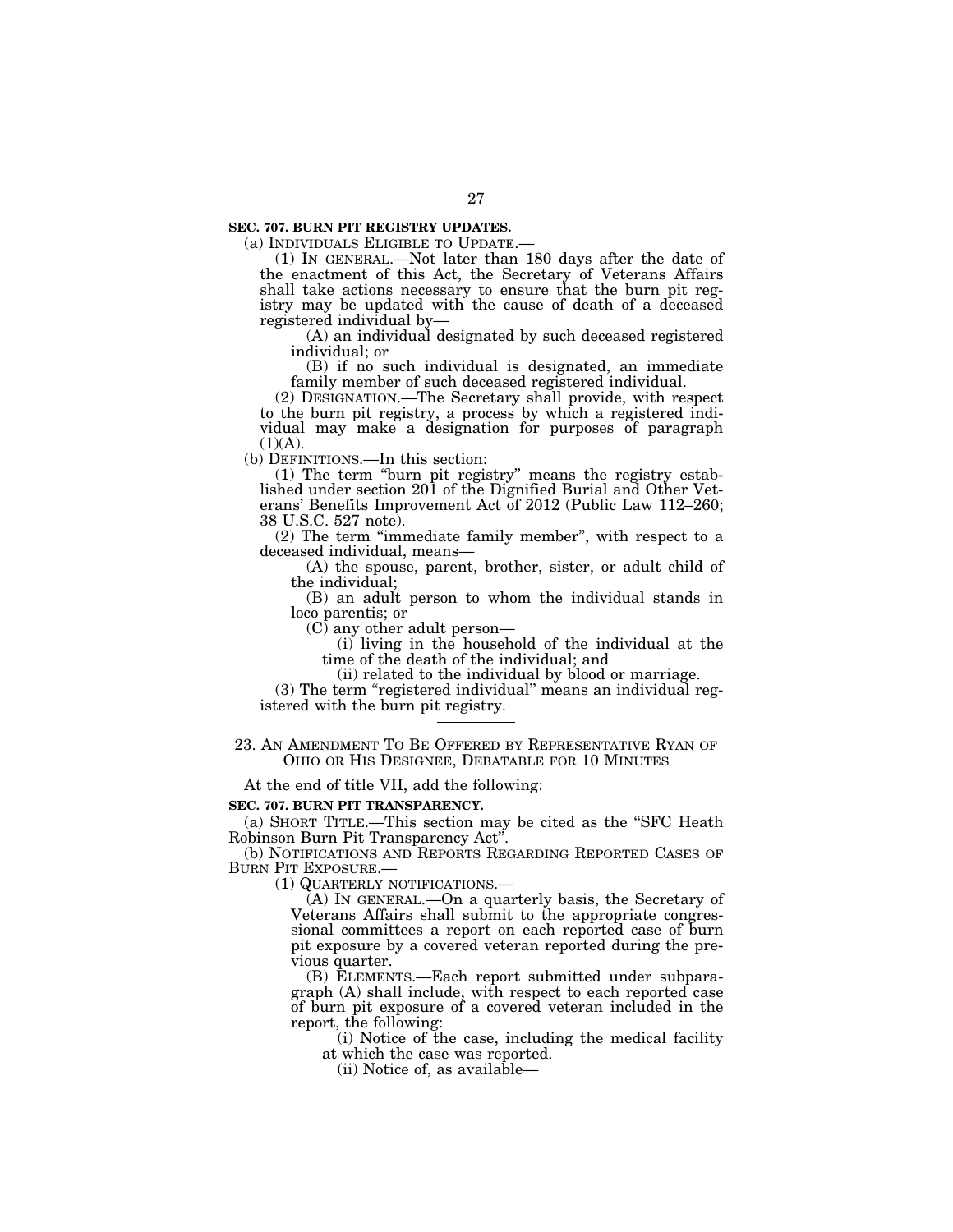(I) the enrollment status of the covered veteran with respect to the patient enrollment system of the Department of Veterans Affairs under section 1705(a) of title 38, United States Code;

(II) a summary of all health care visits by the covered veteran at the medical facility at which the case was reported that are related to the case;

(III) the demographics of the covered veteran, including age, sex, and race;

(IV) any non-Department of Veterans Affairs health care benefits that the covered veteran receives;

(V) the Armed Force in which the covered veteran served and the rank of the covered veteran;

(VI) the period in which the covered veteran served;

(VII) each location of an open burn pit from which the covered veteran was exposed to toxic airborne chemicals and fumes during such service;

(VIII) the medical diagnoses of the covered veteran and the treatment provided to the veteran; and

(IX) whether the covered veteran is registered in the Airborne Hazards and Open Burn Pit Registry.

(C) PROTECTION OF INFORMATION.—The Secretary shall ensure that the reports submitted under subparagraph (A) do not include the identity of covered veterans or contain other personally identifiable data.

(2) ANNUAL REPORT ON CASES.—

(A) IN GENERAL.—Not later than 180 days after the date of the enactment of this Act, and annually thereafter, the Secretary of Veterans Affairs, in collaboration with the Secretary of Defense, shall submit to the appropriate congressional committees a report detailing the following:

(i) The total number of covered veterans.

(ii) The total number of claims for disability compensation under chapter 11 of title 38, United States Code, approved and the total number denied by the Secretary of Veterans Affairs with respect to a covered veteran, and for each such denial, the rationale of the denial.

(iii) A comprehensive list of—

(I) the conditions for which covered veterans seek treatment; and

(II) the locations of the open burn pits from which the covered veterans were exposed to toxic airborne chemicals and fumes.

(iv) Identification of any illnesses relating to exposure to open burn pits that formed the basis for the Secretary to award benefits, including entitlement to service connection or an increase in disability rating.

(v) The total number of covered veterans who died after seeking care for an illness relating to exposure to an open burn pit.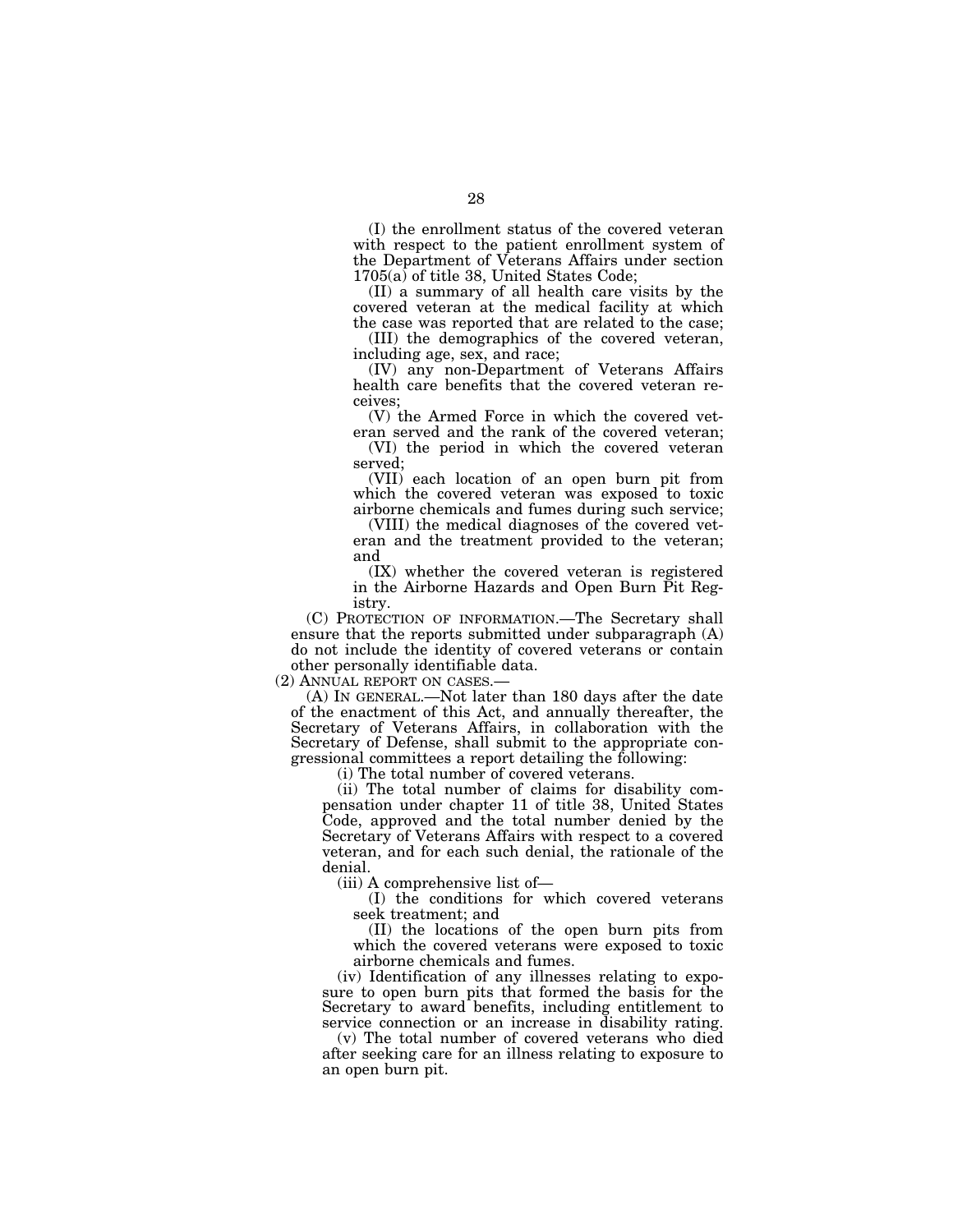(vi) Any updates or trends with respect to the information described in clauses (i), (ii),  $(iii)$ ,  $(iv)$ , and  $(v)$ that the Secretary determines appropriate.

(B) MATTERS INCLUDED IN FIRST REPORT.—The Secretary shall include in the first report under paragraph (1) information specified in paragraph (1)(B) with respect to reported cases of burn pit exposure made during the period beginning January 1, 1990, and ending on the day before the date of the enactment of this Act.

(3) INFORMATION REGARDING THE AIRBORNE HAZARDS AND OPEN BURN PIT REGISTRY.—

(A) NOTICE.—The Secretary of Veterans Affairs shall ensure that a medical professional of the Department of Veterans Affairs informs a veteran of the Airborne Hazards and Open Burn Pit Registry if the veteran presents at a medical facility of the Department for treatment that the veteran describes as being related to, or ancillary to, the exposure of the veteran to toxic airborne chemicals and fumes caused by open burn pits.

(B) DISPLAY.—In making information public regarding the number of participants in the Airborne Hazards and Open Burn Pit Registry, the Secretary shall display such numbers by both State and by congressional district.

(4) COMPTROLLER GENERAL REPORT.—Not later than 180 days after the date of the enactment of this Act, the Comptroller General of the United States shall submit to the appropriate congressional committees a report containing an assessment of the effectiveness of any memorandum of understanding or memorandum of agreement entered into by the Secretary of Veterans Affairs with respect to—

(A) the processing of reported cases of burn pit exposure; and

(B) the coordination of care and provision of health care relating to such cases at medical facilities of the Department of Veterans Affairs and at non-Department facilities. (5) DEFINITIONS.—In this section:

(A) The term ''Airborne Hazards and Open Burn Pit Registry'' means the registry established by the Secretary of Veterans Affairs under section 201 of the Dignified Burial and Other Veterans' Benefits Improvement Act of 2012 (Public Law 112–260; 38 U.S.C. 527 note).

(B) The term ''appropriate congressional committees'' means—

(i) the Committee on Veterans' Affairs and the Committee on Armed Services of the Senate; and

(ii) The Committee on Veterans' Affairs and the Committee on Armed Services of the House of Representatives.

(C) The term ''covered veteran'' means a veteran who presents at a medical facility of the Department of Veterans Affairs (or in a non-Department facility pursuant to section 1703 or 1703A of title 38, United States Code) for treatment that the veteran describes as being related to, or ancillary to, the exposure of the veteran to toxic air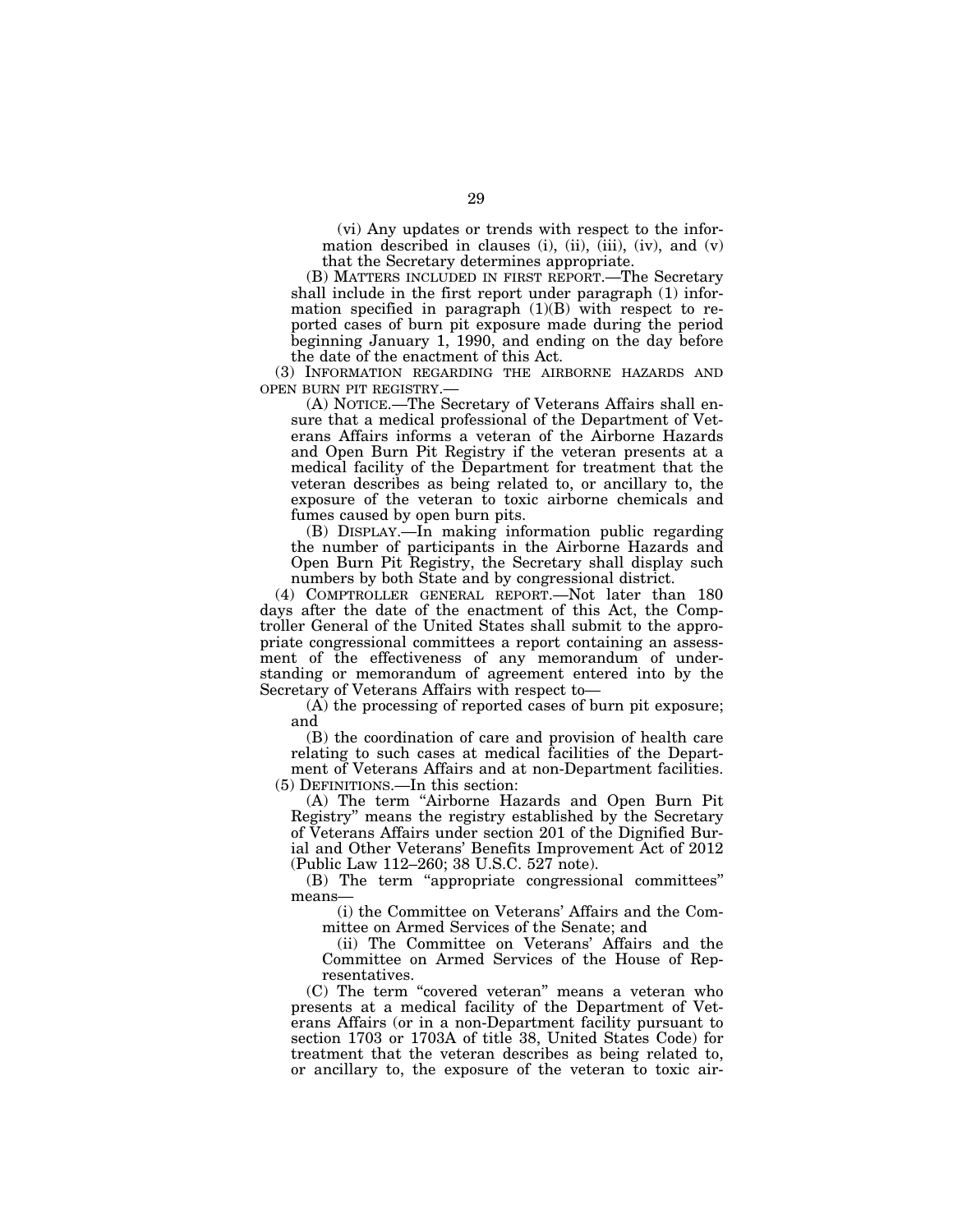borne chemicals and fumes caused by open burn pits at any time while serving in the Armed Forces.

(D) The term ''open burn pit'' has the meaning given that term in section 201(c) of the Dignified Burial and Other Veterans' Benefits Improvement Act of 2012 (Public Law 112–260; 38 U.S.C. 527 note).

(E) The term ''reported case of burn pit exposure'' means each instance in which a veteran presents at a medical facility of the Department of Veterans Affairs (or in a non-Department facility pursuant to section 1703 or 1703A of title 38, United States Code) for treatment that the veteran describes as being related to, or ancillary to, the exposure of the veteran to toxic airborne chemicals and fumes caused by open burn pits at any time while serving in the Armed Forces.

24. AN AMENDMENT TO BE OFFERED BY REPRESENTATIVE SCANLON OF PENNSYLVANIA OR HER DESIGNEE, DEBATABLE FOR 10 MINUTES

Add at the end of title VII the following new section:

### **SEC. 7**ll**. AUTHORIZATION OF APPROPRIATIONS FOR EXPANSION OF CLAIMS AUTOMATION.**

There is authorized to be appropriated to the Secretary of Vet-<br>erans Affairs \$150,000,000 for fiscal year 2023 to continue the modernization and expansion of capabilities and capacity of the Veterans Benefits Management System of the Department of Veterans Affairs to support expected increased claims processing for newly eligible veterans pursuant to this Act and the amendments made by this Act.

# 25. AN AMENDMENT TO BE OFFERED BY REPRESENTATIVE SLOTKIN OF MICHIGAN OR HER DESIGNEE, DEBATABLE FOR 10 MINUTES

Strike section 501 and insert the following:

#### **SEC. 501. INTERAGENCY WORKING GROUP ON TOXIC EXPOSURE RE-SEARCH.**

(a) IN GENERAL.—Subchapter II of chapter 73 of title 38, United States Code, is amended by adding at the end the following new section:

# **''§ 7330D. Interagency working group on toxic exposure research**

"(a) ESTABLISHMENT.— $(1)$  The Secretary shall establish the Toxic Exposure Research Working Group (in this section referred to as the 'Working Group').

"(2) The Working Group shall consist of employees, selected by the Secretary, of the following:

''(A) The Department.

''(B) The Department of Defense.

''(C) The Department of Health and Human Services.

''(D) The Environmental Protection Agency.

"(E) Other Federal entities involved in research activities regarding the health consequences of toxic exposures experienced during active military, naval, air, or space service.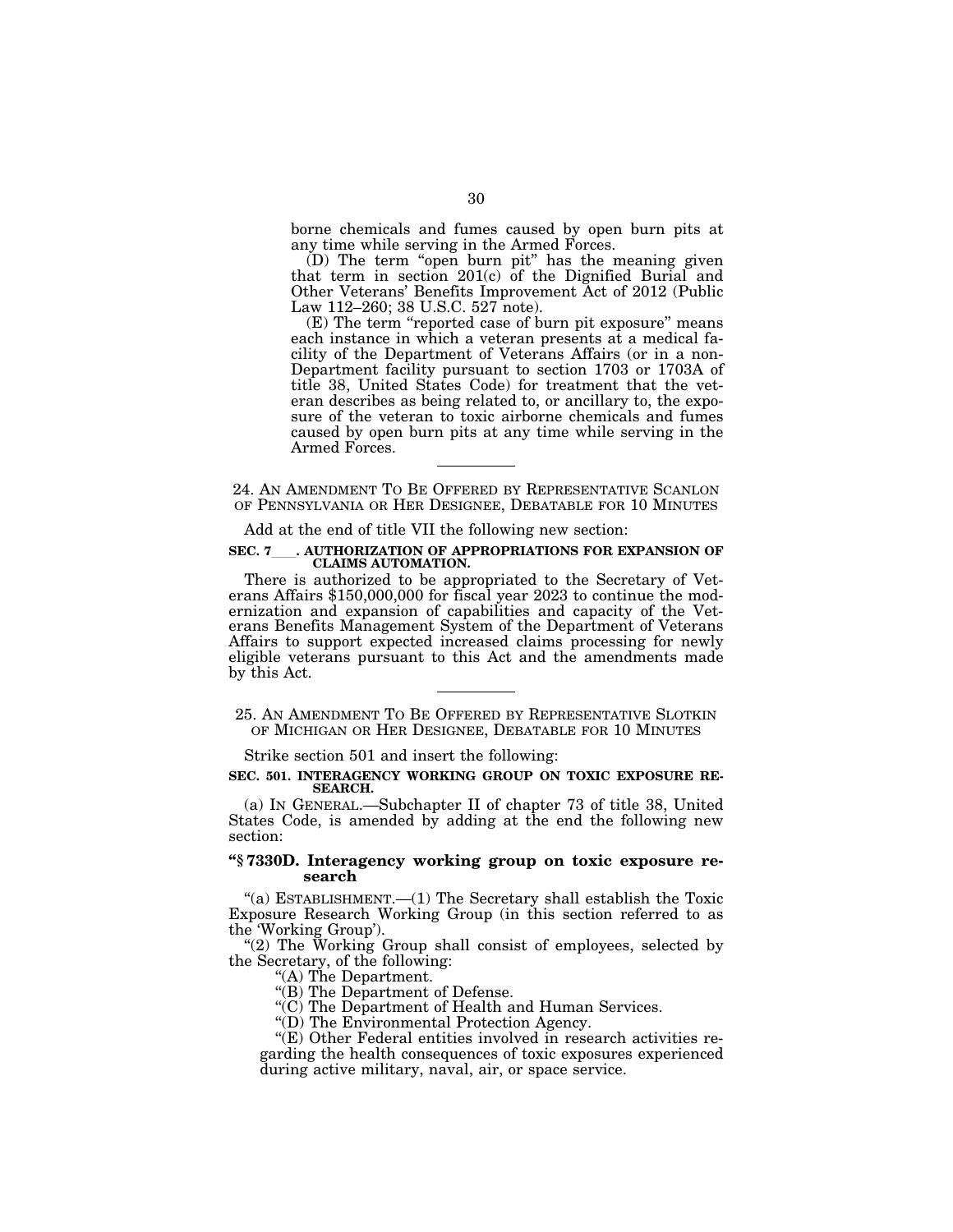''(b) FUNCTIONS.—The Working Group shall perform the following functions:

''(1) Identify collaborative research activities and resources available among entities represented by members of the Working Group to conduct such collaborative research activities.

 $\tilde{f}(2)$  Develop a 5-year strategic plan for Federal entities represented in the Working Group to carry out collaborative research activities.

''(c) REPORTING.—The Secretary shall submit, to the Committees on Veterans' Affairs of the Senate and House of Representatives, the following:

''(1) Not later than one year after the date of the enactment of the Act, a report on the establishment of the Working Group under subsection (a).

"(2) Not later than two years after the date of enactment of the Act, a report containing the collaborative research activities identified, and the Strategic Plan developed, by the Working Group, under subsection (b).

''(3) Annually during the 5-year period covered by the strategic plan under subsection (b), a progress reports on implementation of the Strategic Plan under subsection (b).

''(d) TERMINATION.—The Working Group shall terminate after submitting the final report under subsection (c).

''(e) DEFINITIONS.—For purposes of this section—

"(1) The term 'Act' means the Honoring our Promise to Address Comprehensive Toxics Act of 2021.

"(2) The term 'collaborative research activity' means a research activity—

"(A) conducted by an entity represented by a member of the Working Group;

''(B) funded by the Federal Government; and

''(C) regarding the health consequences of toxic exposures experienced during active military, naval, air, or space service.''.

(b) CLERICAL AMENDMENT.—The table of sections at the beginning of such subchapter is amended by inserting after the item relating to section 7330C the following new item:

''7330D. Interagency working group on toxic exposure research.''.

(c) IMPLEMENTATION.—The Secretary of Veterans Affairs shall establish the Working Group under section 7330D of such title, as added by subsection (a), not later than one year after the date of the enactment of this Act

Add at the end of title V the following new section:

# SEC. 5 . BIENNIAL REPORT ON HEALTH EFFECTS OF JET FUELS **USED BY ARMED FORCES.**

Not later than one year after the date of the enactment of this Act, and biennially thereafter during the subsequent eight-year period, the Secretary of Veterans Affairs shall submit to the Commit-

<sup>26.</sup> AN AMENDMENT TO BE OFFERED BY REPRESENTATIVE SPANBERGER OF VIRGINIA OR HER DESIGNEE, DEBATABLE FOR 10 MINUTES